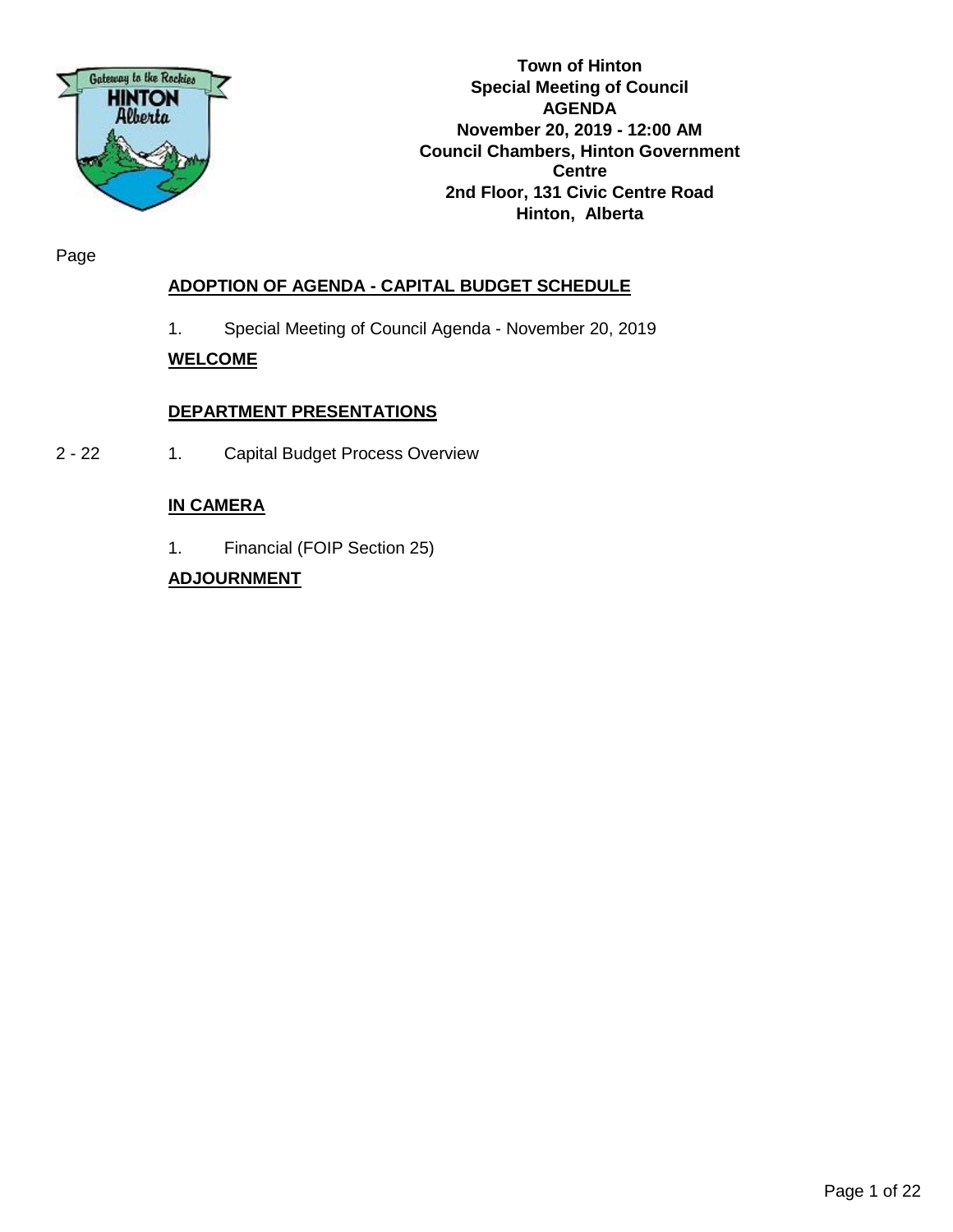

## **TOWN OF HINTON Administrative Report**

### ☒ **DIRECTION REQUEST** ☐ **REQUEST FOR DECISION** ☐ **INFORMATION ITEM**

**DATE**: Special Meeting of November 18 and 20, 2019

**PRESENTED BY:** Martin Taylor, Chief Administrative Officer

**RE**: **2020-2022 DRAFT OPERATING BUDGET AND 5-YEAR CAPITAL PLAN**

### **Recommended Action**

*That Committee direct Administration to bring the 2020-2022 Draft Operating Budget and the 5-year Capital Plan to the next Regular Meeting of Council for Approval.*

### **Background**

During the Budget preparations over the past two years, a focus has been placed on working to maintain current service levels with a tax increase to address items such as inflation, negotiated wage increases, and resource needs.

The three priority areas identified in the 2019 Operating and Capital Budget were:

- Maintain existing service levels
- Build reserve balances to meet the long-term needs; and
- Work on organizational efficiency and effectiveness

Throughout 2020, Administration has been working on strengthening the foundation of the Town, by increasing resources to support cross training between positions and service areas to maximize efficiencies and facilitate succession planning; by preparing for an update and replacement of old and out dated Policies and Bylaws; by documenting and implementing of a long-term asset management plan that supports the maintenance, replacement and appropriate investments (reserve funds).

### **Analysis**

The recommended focus for 2020 remain much the same as 2019 as operational leadership is starting to stabilize. The 2020 Operating Budget requires a 12.44% municipal tax increase over the total taxation collected in 2019 (16.64% - 4.2%), which is required to meet resource needs and increased operational expenditures to address on going legal concerns and maintain appropriate reserve levels to meet the five-year capital plan. This increase is over the 2019 budget; however, the actual increase a resident or business would receive will be **8.24%,** due to the increase in assessments that took place in 2019 and Council's direction to apply this unanticipated tax revenue as a credit in 2020.

The amount of taxes collected by the Town for municipal services is required to increase by approximately \$1,035,752. The impact of this increase on an average residence, based on actual rate charged in 2019 and assessed at \$365,000 is \$12.71/month or \$152.50/year.

Administration recognizes that the 12.44% increase plus the additional 4.2% in excess taxation collected in 2019 is a large burden for taxpayers to bare. Some of this current situation has been created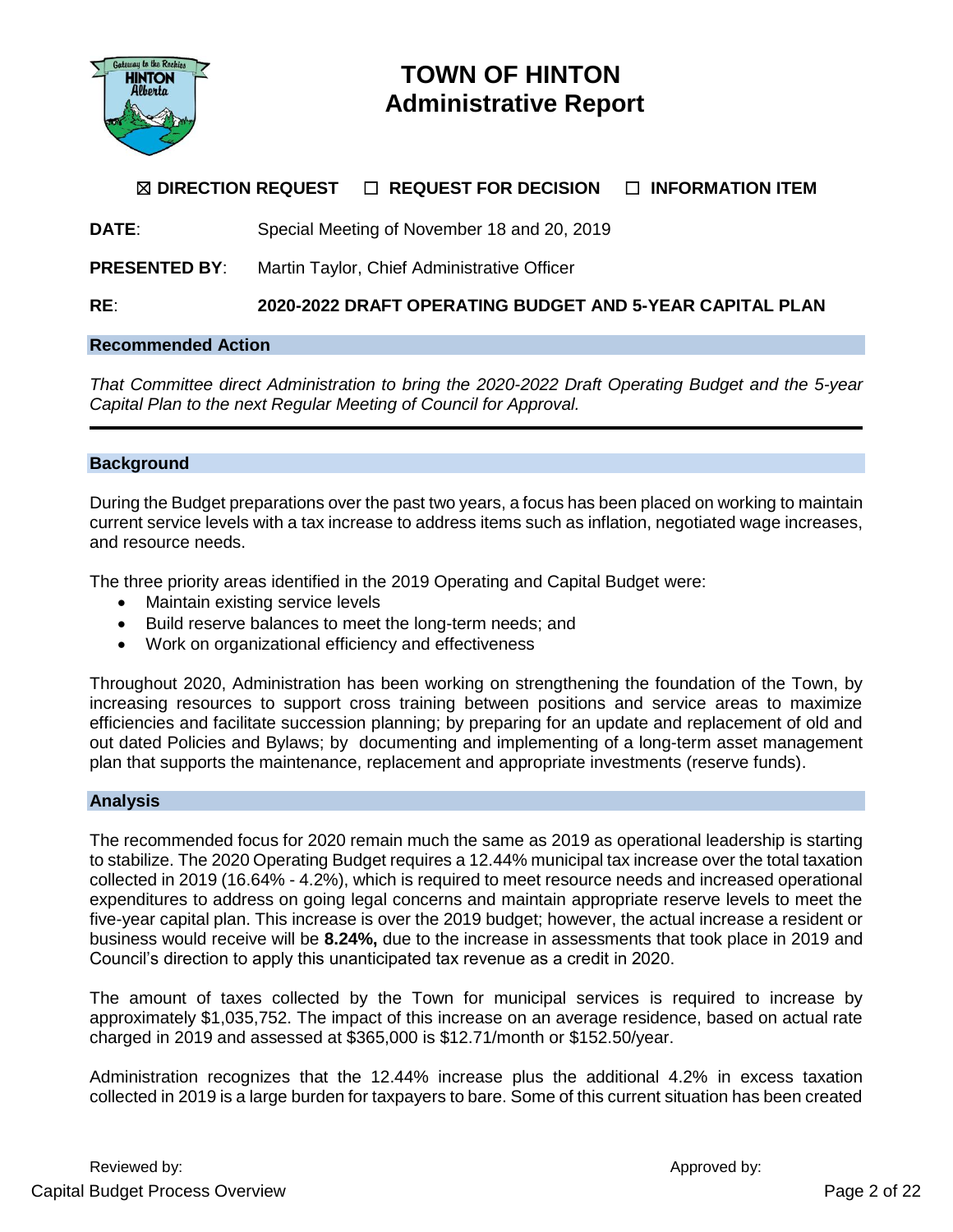by short term planning and the utilization of reserve funds to fund operations. Administration is hopeful that bringing the current financial situation on the existing operational challenges to the table with Council, that workable solutions will be achieved to reduce the overall taxation burden. The work ahead needs a serious focus on the present services offered to ensure a sustainable future.

There are no current proposed Water and Sewer rate increases for 2020, however a Waste rate increase of 5% commercial customers is proposed.

Capital project decisions have long-lasting effects on the community and are supported by planning documents. The *5-Year Capital Plan* reflects good planning, proactive maintenance, required purchases, and the completion of infrastructure plans to help guide the municipality with its long-term capital decisions. While Administration prepares capital project plans, it is Council that decides which projects to include or defer; Council may even offer an alternative to project implementation.

The purpose of the capital budget is:

- Rehabilitation and revitalization (RR);
- Planning and design (PD) of future assets;
- Maintenance and lifecycle (ML) repairs of Town Infrastructure; and
- Creation/purchase construction (CC) of new assets.

The Town currently has a funded *5-Year Capital Plan*, which is attached. The 2020 Capital projections total \$12,866,002 approx. which includes major investments into road, water, sewer, and waste infrastructure. In the Attachment 1 the 5-Year Capital Plan is detailed.

| <b>Financial Implications</b>                                  |                                                                                                                                                                                                                                              |
|----------------------------------------------------------------|----------------------------------------------------------------------------------------------------------------------------------------------------------------------------------------------------------------------------------------------|
| <b>Items</b>                                                   | <b>Comments</b>                                                                                                                                                                                                                              |
| <b>Operating Cost/Implications</b>                             | \$1,562,743 Increase of 2019 Budget                                                                                                                                                                                                          |
|                                                                | \$1,035,752 Increase over actual 2019 amount collected                                                                                                                                                                                       |
| <b>Capital Cost</b>                                            | \$12,866,002                                                                                                                                                                                                                                 |
| <b>Budget Available</b>                                        | \$12,620,722 Amount required by taxation based on<br>Operational Budget approved in 2019<br>\$13,147,715 Amount of Taxation collected based on<br>Reassessments and used to calculate the 2019 tax rate<br>charge to Residents and Business. |
| Source of Funds                                                | \$14,183,465 Municipal Taxation                                                                                                                                                                                                              |
| <b>Budgeted Amount</b><br>$\circ$                              |                                                                                                                                                                                                                                              |
| Grants (successful/unsuccessful)<br>$\circ$                    |                                                                                                                                                                                                                                              |
| <b>Unbudgeted Costs</b>                                        | All increases presented will need to be covered by an                                                                                                                                                                                        |
| Options for where to acquire the<br>$\circ$<br>necessary funds | increase in taxation required.                                                                                                                                                                                                               |

### **Implications of Decision**

### **Level of Service Implications**

The 2020 Draft Budget is based on maintaining existing service levels in most areas with a slight increase in service delivery for Corporate Services Department with the addition of a partially funded intern position, and the CAO Office with the on boarding of an HR Advisor. A slight service level decrease is anticipated in Protective Services, specifically the Fire Services and Bylaw area as these Departments are not able to meet the increased legislative requirements for inspections.

Reviewed by:  $\blacksquare$  Approved by: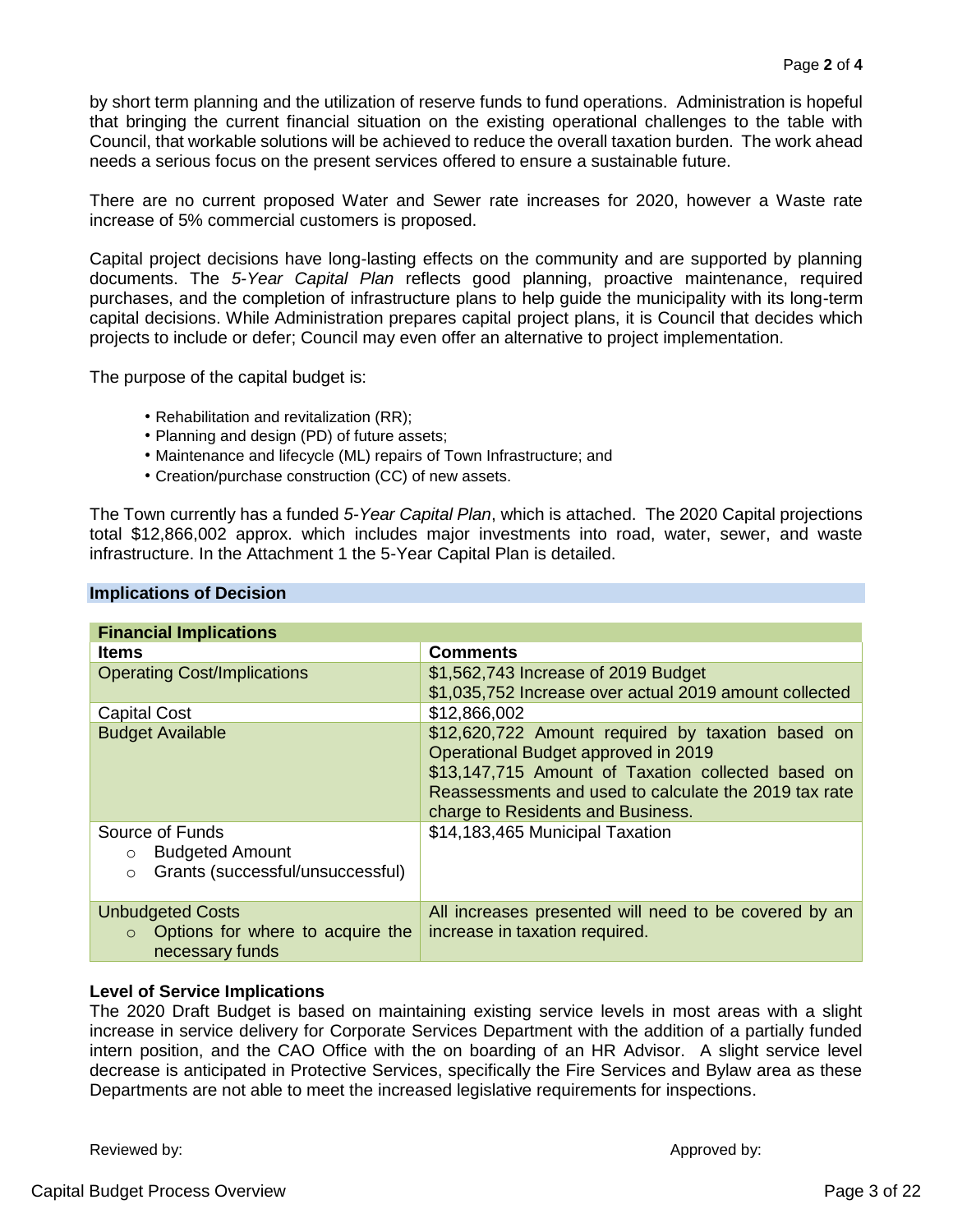### **Public Engagement**

All Departmental budget meetings, operational and capital budget meetings are open public meetings. In addition, the budget survey tool has run through October and November collecting public input on the service areas of the Town. A Town Hall meeting was held prior to the Strategic Planning Session of Council to allow for public input. Please see Attachment 2 for the results of the Citizen Budget Tool.

### **Communications**

All budget meetings are open to the public, and all budget materials are shared through the agenda area of the website. Media relations to support decisions regarding budget will continue through the adoption of the budget. Once the budget is adopted, a CivicSend e-newsletter will be sent out highlighting the budget decisions, impacts and other pertinent information.

### **Risk / Liability**

Council and Administration need to take into consideration all operational service level needs including; inflation, wage, reserve and resource needs for the Town during 2020 budget deliberations to ensure a complete understanding of the overall budget requirements to support current service levels.

Currently the Town's reserves are being drawn down by a compounded unrestricted deficiency coming from previous years losses as shown in an analysis section in Attachment 1. This is a risk to the Town as the deficiency is being absorbed/offset by other reserves, which can be misleading as this deficiency is drawing down reserve balances.

Over the last few years a decision was made to fund a large amount of the debenture payments with reserve funds. In 2018 approximately \$1,141,464 and an additional \$590,000 was transferred from reserve funds in 2019. This has negatively impacted the reserves and has put the Facilities reserve in the negative. Some debentured payments will be paid out by the end of 2019 and approximately \$320,786 in payments were removed. However, three new debentures were added in 2020 which have offset this reduction. This in turn means that the \$590,000 worth of reserve revenue will no longer be available, and an additional tax increase will need to occur to offset these costs.

| <b>Legislative Implications</b>                            |                           |                                                                                                                                                                                                           |
|------------------------------------------------------------|---------------------------|-----------------------------------------------------------------------------------------------------------------------------------------------------------------------------------------------------------|
| <b>Conforms with:</b>                                      | Yes/No/<br><b>Partial</b> | <b>Comments</b>                                                                                                                                                                                           |
| <b>Council's Strategic Plan</b>                            | Yes                       | Mission: Making decisions to meet the needs of the present<br>without compromising the long-term viability of Hinton and<br>ensuring municipal service delivery supports the changing<br>needs of Hinton. |
|                                                            |                           | Goal 3: Foster innovative, efficient, and exceptional service<br>delivery. Objective 3.1 - Improve Service Delivery                                                                                       |
| <b>Community Sustainability</b><br><b>Plan</b>             | Yes                       | Theme 3: Governance and Partnerships<br>.Providing proactive leadership that is transparent and<br>collaborative<br>•Providing fiscally responsible and accountable leadership.                           |
| <b>Policies</b><br><b>Municipal</b><br>or<br><b>Bylaws</b> | N/A                       | Is this affected by or compliant with related municipal policies<br>and/or bylaws? Which ones, and how?                                                                                                   |
| <b>Provincial Laws or MGA</b>                              | <b>Yes</b>                | Section 242(1), 245, 313 Municipal Government Act                                                                                                                                                         |
| <b>Other plans or policies</b>                             | N/A                       | Other policies, documents, etc.                                                                                                                                                                           |
|                                                            |                           |                                                                                                                                                                                                           |

Reviewed by:  $\blacksquare$  Approved by: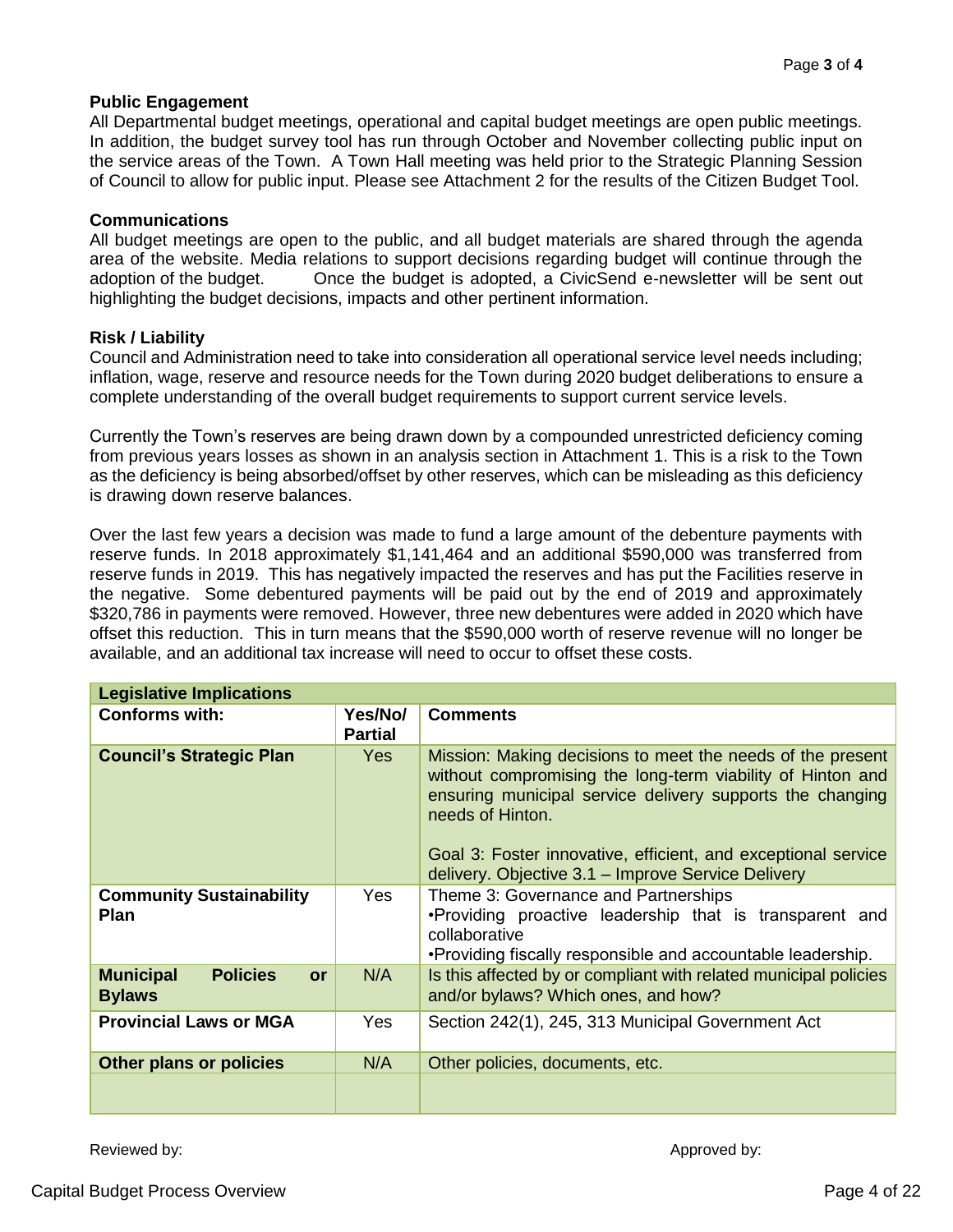### **Options / Alternatives**

The attachments and the explanations given by Administration through a built-out budget process are designed to support Council's decision-making during Budget 2020 preparations. Council may consider the following options in moving the budget forward for adoption:

1. That Committee direct Administration to bring the 2020-2022 Draft Operating Budget and 5-year Capital Plan to the next Regular Meeting of Council for Approval.

Administration supports the direction to bring the draft 2020 Budget to Regular Council and 5 year Capital Plan, after the productive discussions that took place through the budget meetings and department presentations.

2. That Committee direct Administration to bring the 2020-2022 Draft Operating Budget and 5-year Capital Plan to the Budget Meeting scheduled for Monday, November 25, 2019 for further discussion.

Council may direct Administration to bring the Budget 2020 and 5-year Capital Plan to a future Standing Committee Meeting to allow for further discussion by Council.

3. That Committee direct Administration to prepare an interim budget for 2020 to allow for additional time to review and discuss Budget 2020.

### **Attachment(s)**

- 1. Schedule
- 2. Financial Documents Five-Year Capital Plan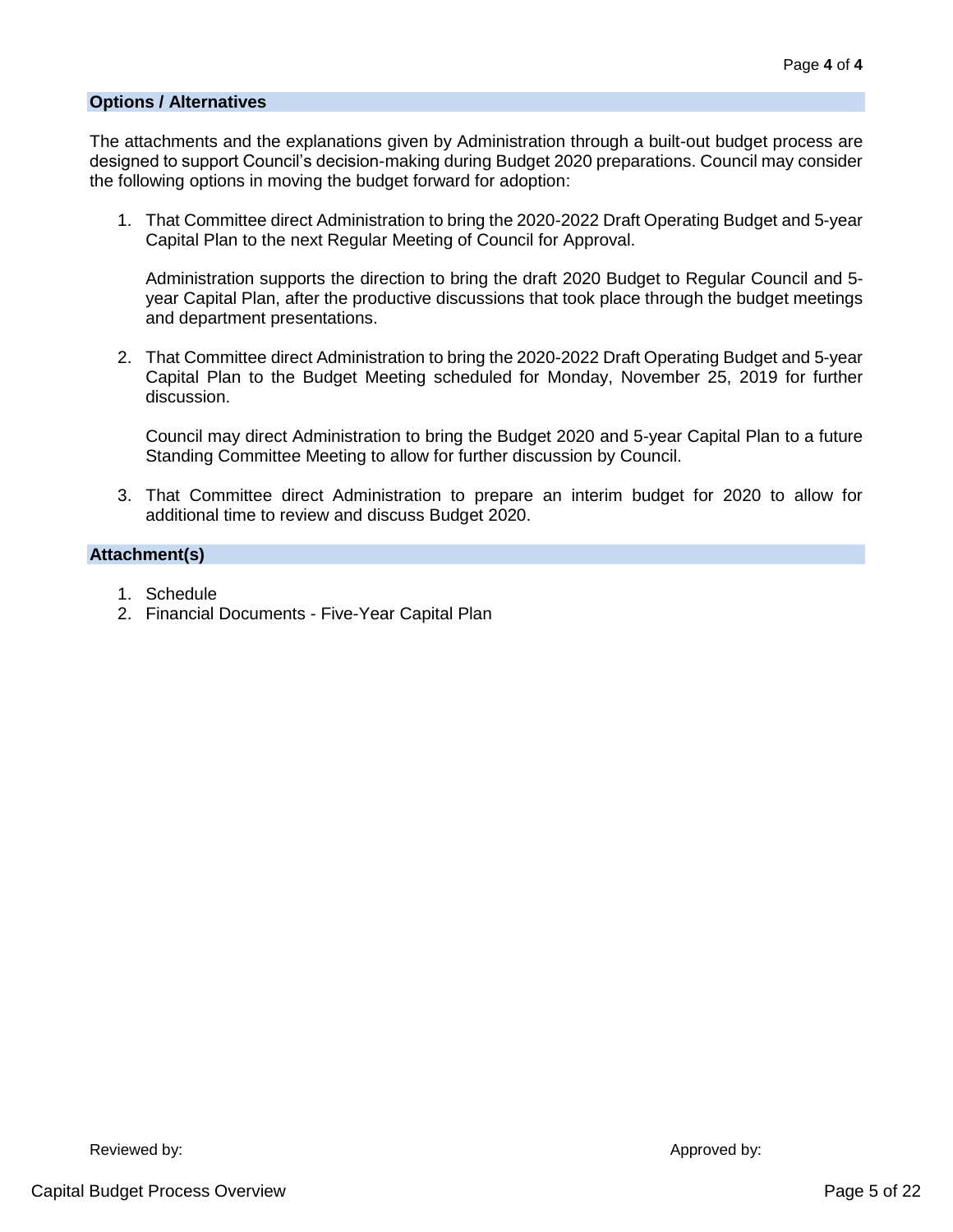# **CAPITAL BUDGET SCHEDULE**

### **Department Presentations**

**November 20, 2019 4:00 am – 8:00 pm**

| 4:00 pm $-$ 4:15 pm                 | <b>Welcome &amp; Regional Overview</b>                                                                                             |
|-------------------------------------|------------------------------------------------------------------------------------------------------------------------------------|
|                                     | Martin Taylor, CAO                                                                                                                 |
| 4:15 pm $-$ 4:45 pm                 | <b>Budget Process Overview</b>                                                                                                     |
|                                     | Carla Fox, Director of Corporate Services                                                                                          |
| 4:45 pm $-5:15$ pm                  | <b>Department Presentation: CAO's Office</b>                                                                                       |
|                                     | Martin Taylor, CAO                                                                                                                 |
| $5:15$ pm $-5:45$ pm                | <b>Department Presentation: Corporate Services</b>                                                                                 |
|                                     | Carla Fox, Director of Corporate Services                                                                                          |
| 5:45 pm $-$ 5:50 pm                 | <b>BREAK</b>                                                                                                                       |
| 5:50 pm $-6:15$ pm                  | <b>Department Presentation: Infrastructure Services</b>                                                                            |
|                                     | Emdad Haque, Director of Infrastructure Services                                                                                   |
| 6:15 pm $-$ 6:35 pm                 | <b>Department Presentation: Protective Services</b>                                                                                |
|                                     | <b>Todd Martens, Fire Chief/Protective Services Manager</b>                                                                        |
| 6:35 pm $-7:05$ pm                  | <b>Department Presentation:</b><br><b>Community Services - Parks, Recreation &amp; Culture</b><br>- FCSS, Transportation & Library |
|                                     | Hans van Klaveren, Parks, Recreation & Culture Manager                                                                             |
| $7:05$ pm $-7:10$ pm                | <b>BREAK</b>                                                                                                                       |
| $7:10 \text{ pm} - 7:25 \text{ pm}$ | <b>Department Presentation: Development Services</b>                                                                               |
|                                     | Lorraine Walker, Planning & Development Manager                                                                                    |
| 7:25 pm $-73:45$ pm                 | <b>Department Presentation: Taxation &amp; Reserves</b><br><b>Council &amp; Civic Agencies</b>                                     |
|                                     | Carla Fox, Director of Corporate Services                                                                                          |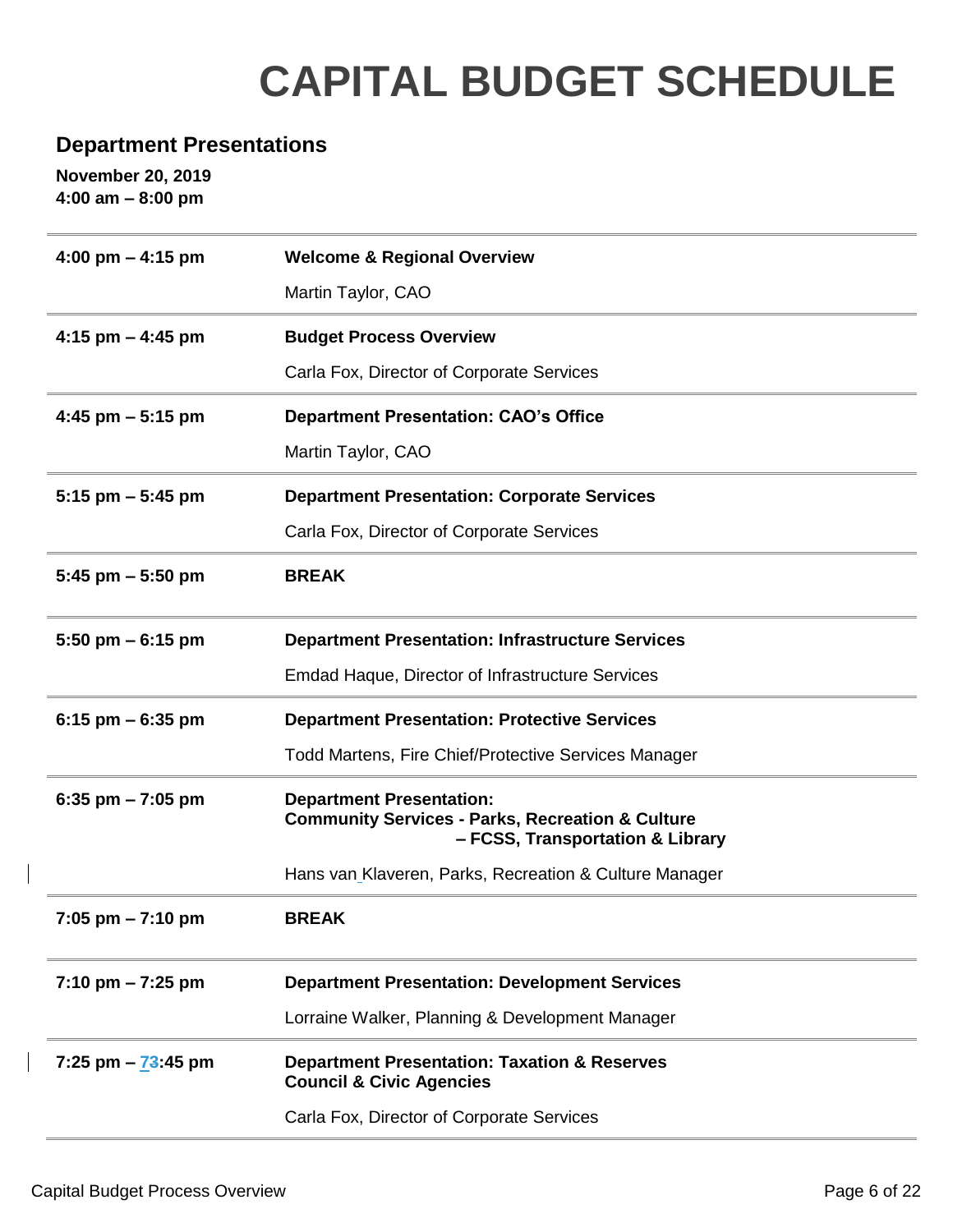|                                                               |    |                   |                     | <b>Town of Hinton</b>                          |   |              |    |                 |     |            |
|---------------------------------------------------------------|----|-------------------|---------------------|------------------------------------------------|---|--------------|----|-----------------|-----|------------|
|                                                               |    |                   |                     | <b>Five Year Capital Projections 2020-2024</b> |   |              |    |                 |     |            |
|                                                               |    |                   |                     |                                                |   | <b>Years</b> |    |                 |     |            |
| <b>Summary of Services - Capital</b>                          |    | 2020              | 2021                |                                                |   | 2022         |    | 2023            |     | 2024       |
| <b>Community Services</b><br>$\mathbf{1}$                     | \$ | 547,211           | \$                  | $927,500$ \$                                   |   | 1,127,500    | \$ | $1,010,000$ \$  |     | 1,735,000  |
| Infrastructure Services - Publicworks                         | \$ | 9,710,594         | $\zeta$             | $4,592,180$ \$                                 |   | 19,556,420   | \$ | $22,596,180$ \$ |     | 13,619,340 |
| <b>Development Services</b>                                   | \$ | 1,995,852         | $\zeta$             | 443,000 \$                                     |   |              | \$ | 100,000 \$      |     |            |
| 5 Protective Services                                         | \$ | 479,345           | $\zeta$             | $194,045$ \$                                   |   | 254,045      | \$ | 554,045 \$      |     | 554,045    |
| 6 Corporate & General Services                                | \$ | 133,000           | \$                  | $53,500$ \$                                    |   | 90,000       | \$ | $20,000$ \$     |     | 20,000     |
| <b>Total Services</b>                                         | \$ | 12,866,002        | $\ddot{\bm{\zeta}}$ | $6,210,225$ \$                                 |   | 21,027,965   | \$ | 24,280,225 \$   |     | 15,928,385 |
|                                                               |    |                   |                     |                                                |   |              |    |                 |     |            |
| <b>Total Funding Plan</b>                                     |    | 2020              |                     | 2021                                           |   | 2022         |    | 2023            |     | 2024       |
| <b>Reserve Funding</b>                                        |    |                   |                     |                                                |   |              |    |                 |     |            |
| <b>Roads &amp; Streets Reserve</b>                            |    |                   | \$                  | 847,380 \$                                     |   | 689,600 \$   |    | 40,980 \$       |     |            |
| <b>Common Equipment Reserve</b>                               |    | 1,362,000         | \$                  | 650,000 \$                                     |   | 583,000      | \$ | 619,000         | \$. | 769,000    |
| <b>Fire Services Equipment Reserve</b>                        |    | 425,300           | Ś                   | 140,000 \$                                     |   |              |    | 250,000         | \$. | 200,000    |
| <b>Facilities Reserve</b>                                     |    | 392,750           | Ş                   | 264,900 \$                                     |   | 300,000      | Ś  |                 |     | 503,000    |
| <b>Recreation Facilities Construction Reserve</b>             |    |                   |                     | 480,000 \$                                     |   | 240,000      | \$ | 480,000         | Ŝ   | 240,000    |
| <b>Water and Sewer Reserve</b>                                |    | 1,323,760         | \$                  | 1,324,900 \$                                   |   | 1,738,820    | \$ | 1,751,200       | \$  | 2,370,000  |
| <b>Computer Equipment Reserve</b>                             |    | 108,000           | S                   | 53,500 \$                                      |   | 90,000       | Ś. | 20,000          | \$  | 20,000     |
| <b>One-time Operating Reserve</b>                             |    |                   |                     | 320,000                                        |   |              |    | 100,000         |     |            |
| <b>Housing Reserve</b>                                        |    | 1,152,452         |                     |                                                |   |              |    |                 |     |            |
| <b>Safety Reserve</b>                                         |    |                   |                     |                                                |   |              |    |                 |     |            |
| <b>Library Reserve</b>                                        |    | 30,000<br>300,000 |                     |                                                |   |              |    |                 |     |            |
| <b>Municipal Reserve</b><br><b>Parks &amp; Trails Reserve</b> |    | 183,693           | S                   | 387,500                                        | Ŝ | 627,500      |    | 260,000         |     | 585,000    |
| <b>New Infrastructure Major</b>                               |    | 1,628,102         | \$                  | 523,000                                        | S | 200,000      |    |                 |     |            |
| <b>Future Development Entreprenurial</b>                      |    | 175,000           | \$<br>S             |                                                |   |              |    |                 |     |            |
| <b>ATE Reserve</b>                                            |    | 764,045           | \$,                 | 74,045                                         |   | 69,045       |    | 54,045          |     | 54,045     |
| <b>Provincial Grant Funding</b>                               |    | 90,000            | \$                  | 150,000                                        |   |              |    |                 |     | 50,000     |
| <b>Federal Grant Funding</b>                                  |    |                   |                     |                                                |   |              |    |                 |     |            |
| <b>Other Grant Funding</b>                                    |    | 1,629,000         |                     | 390,000 \$                                     |   | 1,350,000    |    | 2,090,000       | S   | 5,137,340  |
| <b>MSI Gas Tax</b>                                            |    |                   |                     |                                                |   |              |    |                 |     |            |
|                                                               |    | 243,500           | -\$                 | 375,000 \$                                     |   | 500,000      | \$ | 1,085,000       |     |            |
| <b>MSI Capital Funding</b>                                    |    | 280,000           | S.                  | 230,000                                        |   | 2,440,000    |    |                 |     |            |
| <b>MSI Operating Funding</b>                                  |    | 178,400           |                     |                                                |   |              |    |                 |     |            |
| Loan                                                          |    | 2,600,000         |                     |                                                |   | 10,800,000   |    | 16,495,000      |     | 6,000,000  |
| Sponsorships                                                  |    |                   |                     |                                                |   |              |    |                 |     |            |
| <b>YHC</b>                                                    |    |                   |                     |                                                |   | 1,400,000    |    | 1,035,000       |     |            |
| <b>Total Funding Plan</b>                                     | Ś  | 12,866,002        | \$                  | 6,210,225                                      |   | 21,027,965   | \$ | 24,280,225 \$   |     | 15,928,385 |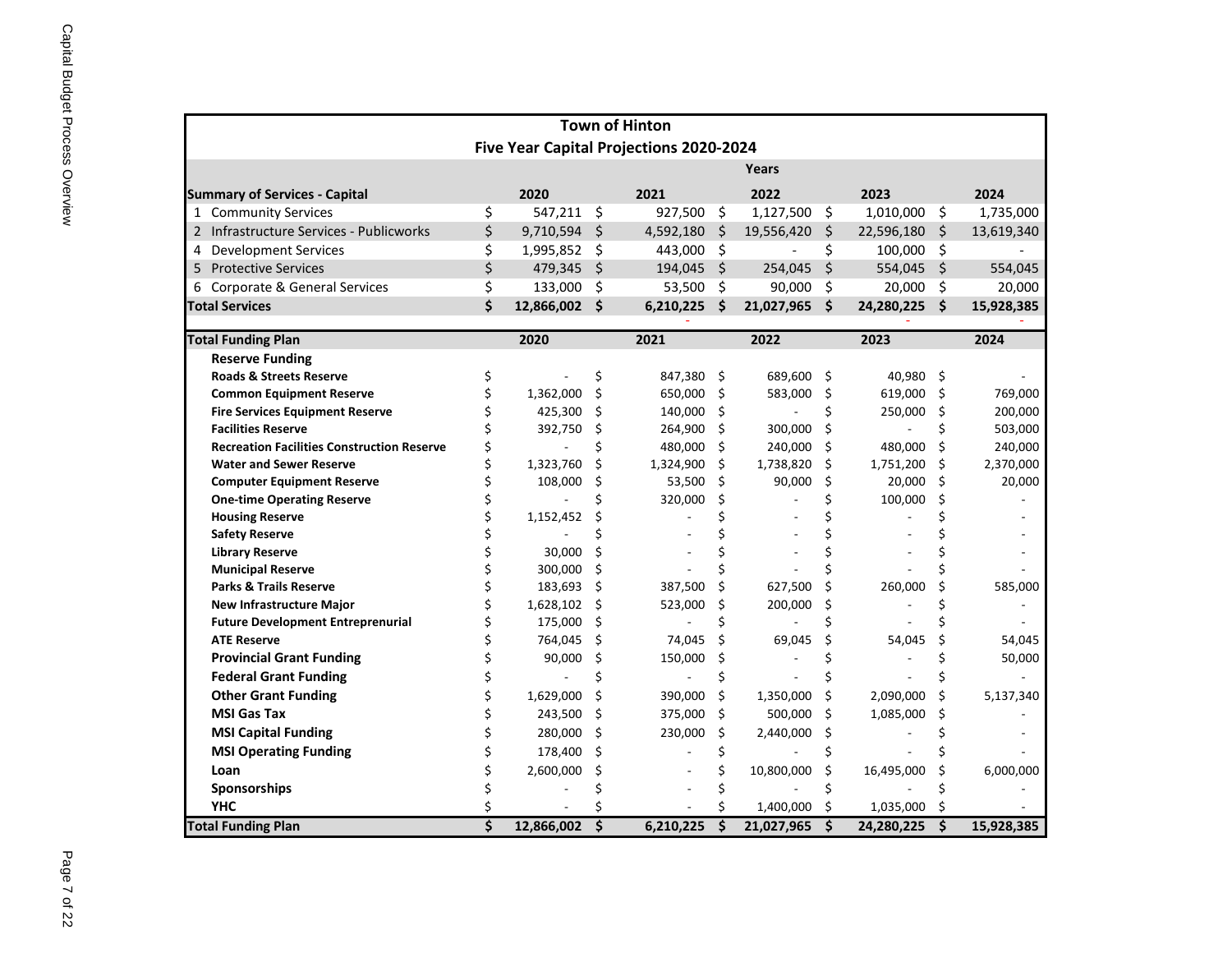**Community Services - Capital & Projects**

### **Five Year Capital Projections 2020-2024**

|                                   |             |                                     |                | <b>Five Year Plan</b> |         |         |         |         |         |         |                |    |           |
|-----------------------------------|-------------|-------------------------------------|----------------|-----------------------|---------|---------|---------|---------|---------|---------|----------------|----|-----------|
| <b>Community Services -</b>       |             |                                     |                |                       |         |         |         |         |         |         |                |    |           |
| <b>Capital &amp; Projects</b>     |             | <b>Details</b>                      | <b>Details</b> |                       | 2020    |         | 2021    |         | 2022    |         | 2023           |    | 2024      |
| Park and Trail Upgrades 2019      |             |                                     |                | $\zeta$               |         | $\zeta$ |         | $\zeta$ |         | $\zeta$ | $\overline{a}$ | \$ |           |
| Park and Trail Upgrades 2020-2022 |             |                                     |                |                       | 233,518 |         | 670,000 |         | 880,000 |         |                |    |           |
|                                   |             | <b>Gerard Redmond Community</b>     |                |                       |         |         |         |         |         |         |                |    |           |
|                                   | <b>POST</b> | <b>Catholic School Park</b>         | 2020           |                       |         |         |         |         |         |         |                |    |           |
|                                   |             | Alder Park Improvements             | 2020           |                       |         |         |         |         |         |         |                |    |           |
|                                   | <b>POST</b> | <b>Beaver Boardwalk</b>             | 2021           |                       |         |         |         |         |         |         |                |    |           |
|                                   | <b>POST</b> | Playgrounds - various               | 2021           |                       |         |         |         |         |         |         |                |    |           |
|                                   | <b>POST</b> | Nickerson Ave Park Improvements     | 2021           |                       |         |         |         |         |         |         |                |    |           |
|                                   | <b>POST</b> | Natural Resources Interpretive Park | 2021           |                       |         |         |         |         |         |         |                |    |           |
|                                   |             | Athabasca Riverfront Park - POST    |                |                       |         |         |         |         |         |         |                |    |           |
|                                   | <b>POST</b> | advice and approval                 | 2022           |                       |         |         |         |         |         |         |                |    |           |
|                                   | <b>POST</b> | Erith Park Improv ements            | 2022           |                       |         |         |         |         |         |         |                |    |           |
| Park and Trail Upgrades 2023-2025 |             |                                     |                |                       |         |         |         |         |         |         | 980,000        |    | 1,310,000 |
|                                   |             | <b>Gerard Redmond Community</b>     |                |                       |         |         |         |         |         |         |                |    |           |
|                                   | <b>POST</b> | <b>Catholic School Park</b>         | 2020           |                       |         |         |         |         |         |         |                |    |           |
|                                   | <b>POST</b> | <b>Beaver Boardwalk</b>             | 2021           |                       |         |         |         |         |         |         |                |    |           |
|                                   | <b>POST</b> | Playgrounds - various               | 2021           |                       |         |         |         |         |         |         |                |    |           |
|                                   | <b>POST</b> | <b>Trail Connectivity</b>           | 2021           |                       |         |         |         |         |         |         |                |    |           |
|                                   |             | <b>Bradwell Park Improvements</b>   | 2023           |                       |         |         |         |         |         |         |                |    |           |
|                                   |             | <b>Maday Park Improvements</b>      | 2023           |                       |         |         |         |         |         |         |                |    |           |
|                                   | <b>POST</b> | Maxwell Lake Area                   | 2023           |                       |         |         |         |         |         |         |                |    |           |
|                                   |             | St. Gregory Elementary School Park  |                |                       |         |         |         |         |         |         |                |    |           |
|                                   | <b>POST</b> | Improvements                        | 2024           |                       |         |         |         |         |         |         |                |    |           |
|                                   | <b>POST</b> | Kinsmen Park Improvements           | 2024           |                       |         |         |         |         |         |         |                |    |           |
|                                   | <b>POST</b> | Lions Park Improvements             | 2024           |                       |         |         |         |         |         |         |                |    |           |

Page 8 of 22 Page 8 of 22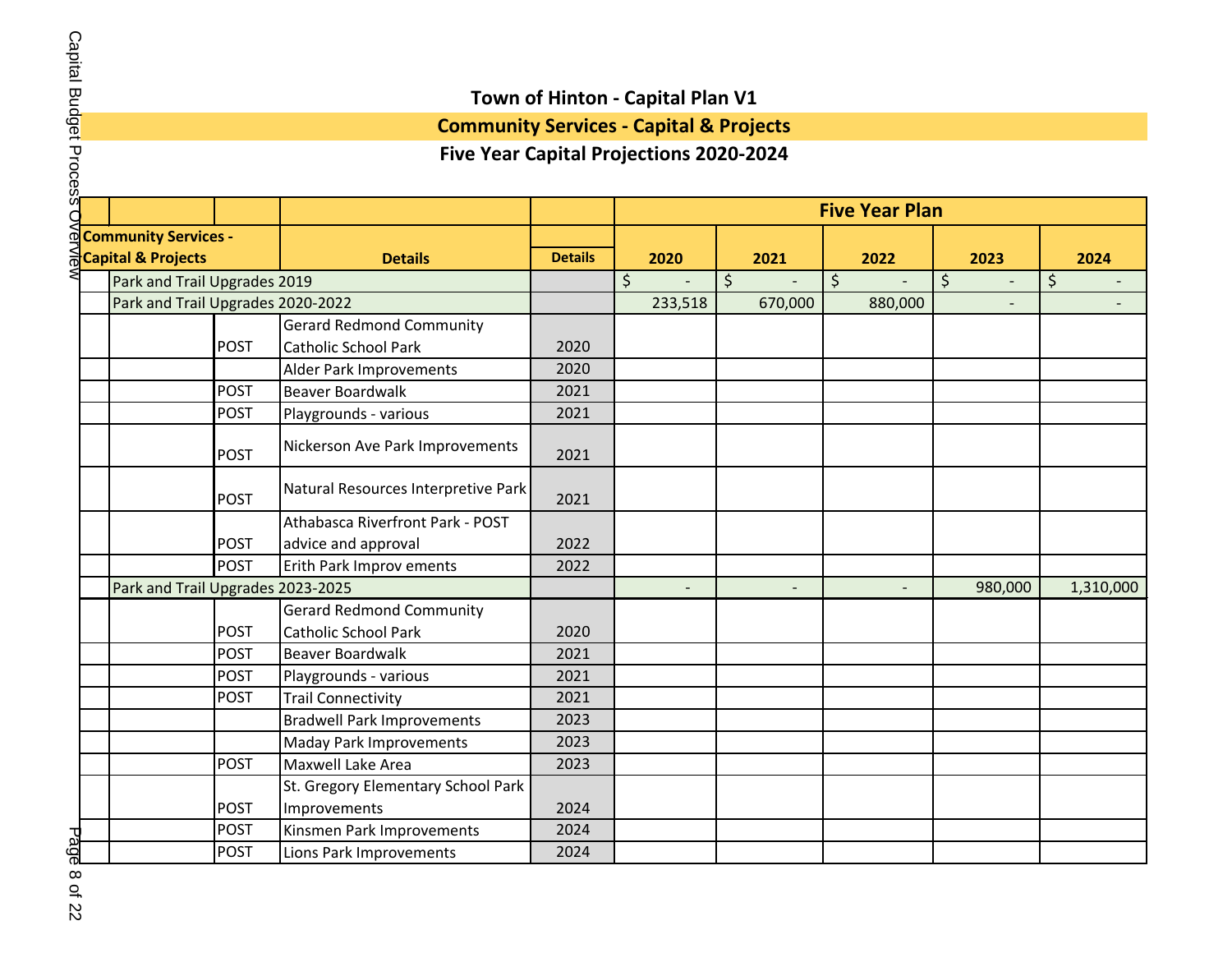## **Community Services - Capital & Projects**

|                                 | <b>POST</b> | <b>Eaton Park Improvements</b>                     | 2024 |                |                |                |                          |         |
|---------------------------------|-------------|----------------------------------------------------|------|----------------|----------------|----------------|--------------------------|---------|
|                                 |             | Park and Trail Equipment Upgrades 2019             |      |                |                |                |                          |         |
|                                 |             | Park and Trail Equipment Upgrades 2020-2022        |      |                | 40,000         |                | 30,000                   |         |
|                                 |             | Spray Park Shade                                   | 2021 |                |                |                |                          |         |
|                                 |             | <b>Highway Corridor - Silhouettes</b>              | 2023 |                |                |                |                          |         |
|                                 |             | Park and Trail Equipment Upgrades 2019             |      | $\overline{a}$ |                |                |                          |         |
|                                 |             | Park and Trail Equipment Upgrades 2023-2025        |      |                |                |                |                          | 25,000  |
|                                 | 2019        | Spray Park Inground Work                           | 2024 |                |                |                |                          |         |
|                                 |             | Park and Trail Plan Review & Updates 2019          |      |                | 37,500         | 37,500         |                          |         |
|                                 |             | Parks, Open Spaces and Trails                      |      |                |                |                |                          |         |
| Planning & Dev 2018             |             | <b>Master Plan</b>                                 | 2019 |                |                |                |                          |         |
|                                 |             | Minimum Landscape and Design                       |      |                |                |                |                          |         |
|                                 | <b>POST</b> | and Construction Standards                         | 2021 |                |                |                |                          |         |
|                                 |             | Park and Trail Plan Review & Updates 2020-2022     |      | 250,193        | 180,000        | 210,000        | $\overline{\phantom{m}}$ | 400,000 |
|                                 | 2018        | <b>Beaver Boardwalk Condition</b>                  |      |                |                |                |                          |         |
|                                 |             | Assessment                                         | 2020 |                |                |                |                          |         |
|                                 | <b>POST</b> | <b>Trail Connectivity</b>                          | 2021 |                |                |                |                          |         |
|                                 | <b>POST</b> | <b>Land Acquisition Strategy</b>                   | 2022 |                |                |                |                          |         |
|                                 |             | Athabasca Riverfront Park Outline                  |      |                |                |                |                          |         |
|                                 | <b>POST</b> | Plan                                               | 2022 |                |                |                |                          |         |
|                                 | <b>POST</b> | Mary Reimer Reg Park Plan                          | 2022 |                |                |                |                          |         |
|                                 |             | Skate Park - Life Cycle                            | 2024 |                |                |                |                          |         |
|                                 |             | <b>Recreation Facility Equipment Upgrades 2019</b> |      |                |                |                |                          |         |
| Arena                           |             | Arena Auto Scrubber                                |      |                |                |                |                          |         |
|                                 |             | Recreation Facility Equipment Upgrades 2020-2022   |      | 30,000         | $\overline{a}$ |                |                          |         |
|                                 |             | Pickle Ball & Tennis Court                         | 2020 |                |                |                |                          |         |
|                                 |             |                                                    |      |                |                |                |                          |         |
| Library Equipment Upgrades 2019 |             |                                                    |      |                |                |                |                          |         |
|                                 |             | Library Equipment Upgrades 2020-2022               |      | 33,500         | $\overline{a}$ | $\overline{a}$ | $\overline{\phantom{a}}$ |         |
|                                 |             | Library Computers                                  | 2020 |                |                |                |                          |         |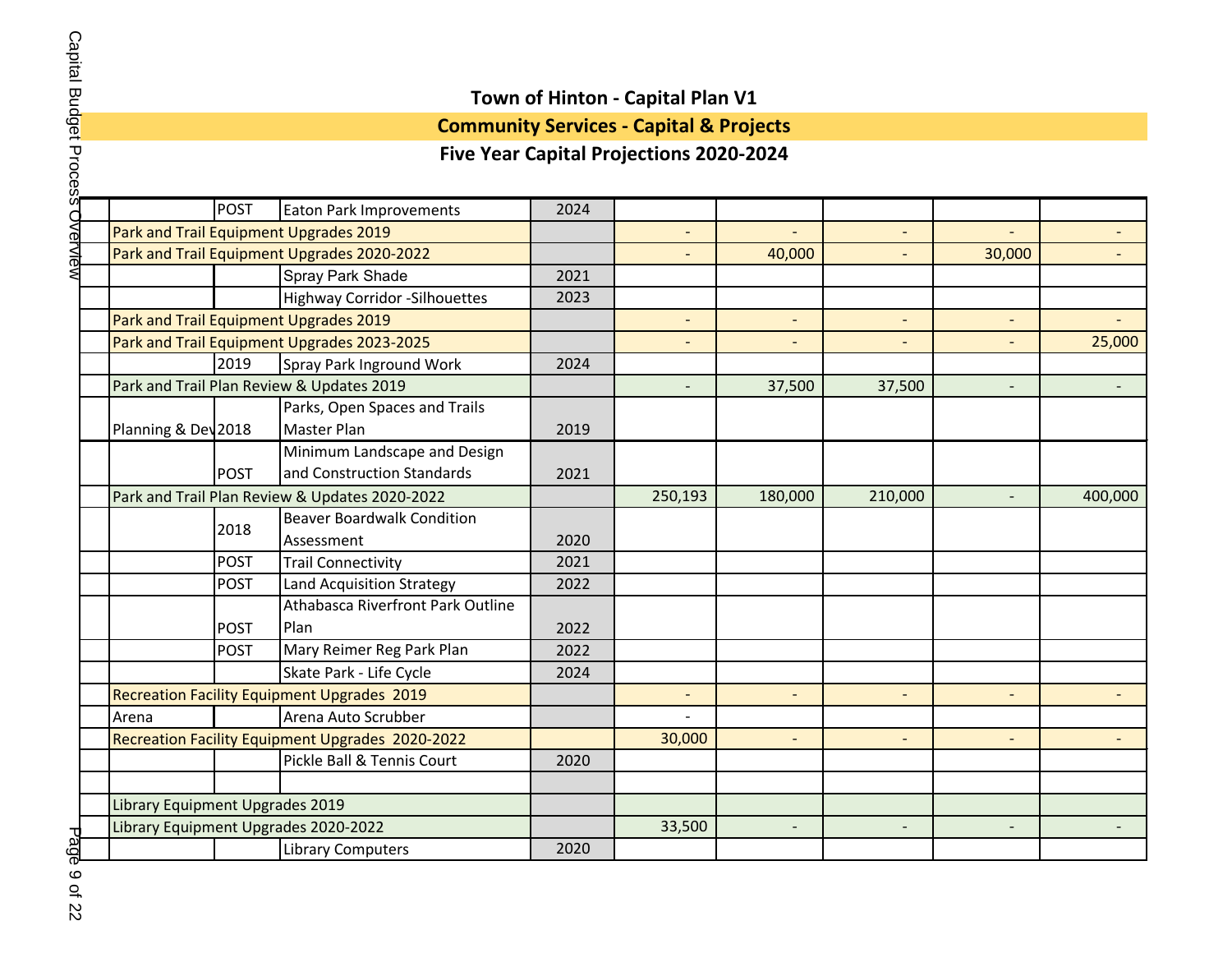#### **Five Year Capital Projections 2020-2024** Library Furniture 2020  Projects to be Considered 2020-2022 ι<br>ΔIΘ **Total Community Services \$ 547,211 \$ 927,500 \$ 1,127,500 \$ 1,010,000 \$ 1,735,000 Community Services Funding Plan 2020 2021 2022 2023 2024 Parks and Trails Reserve**  $\frac{1}{5}$  183,693  $\frac{1}{5}$  387,500  $\frac{1}{5}$  627,500  $\frac{1}{5}$  260,000  $\frac{1}{5}$  585,000 **Provincial Grant Funding** 150,000 **Library Reserve** 30,000 - - - **Infrastructure Major** 203,518 **Other Grant Funding** 130,000 390,000 500,000 750,000 650,000 **Loan** 500,000 **Total Funding Plan \$ 547,211 \$ 927,500 \$ 1,127,500 \$ 1,010,000 \$ 1,735,000**

**Town of Hinton - Capital Plan V1 Community Services - Capital & Projects**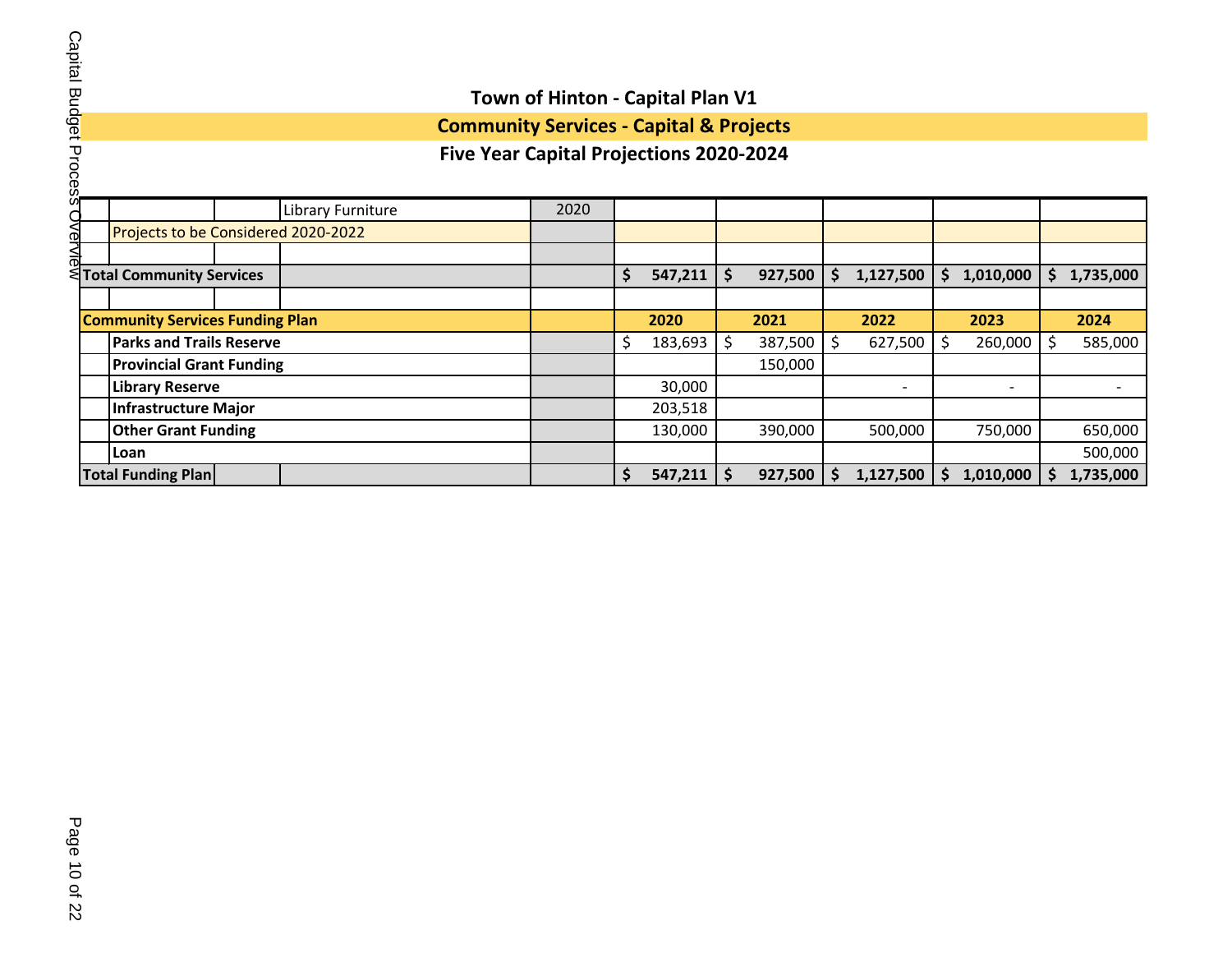## **Town of Hinton**

### **Infrastructure Services - General Capital & Projects**

|                                       |                                                                                |                |         |         | <b>Five Year Plan</b> |         |           |
|---------------------------------------|--------------------------------------------------------------------------------|----------------|---------|---------|-----------------------|---------|-----------|
| <b>Infrastructure Services -</b>      |                                                                                |                |         |         |                       |         |           |
| <b>General Capital &amp; Projects</b> | <b>Details</b>                                                                 | <b>Details</b> | 2020    | 2021    | 2022                  | 2023    | 2024      |
|                                       | Infrastructure Rehab. and Lifecycle Replacement Design (2020 - 2021)           |                | 91,675  | 145,380 |                       |         |           |
|                                       | Infrastructure Rehab. and Lifecycle Replacement Construction (2020 - 2022)     |                | 825,909 | 702,000 | 2,423,000             |         |           |
|                                       | Side Walk Rehabilitation (over \$5000)                                         | 2020           |         |         |                       |         |           |
|                                       | Storm - Draianage and Swales/Catch Basins over 5                               | 2020           |         |         |                       |         |           |
|                                       | <b>Road Rehabilitation</b>                                                     | 2020           |         |         |                       |         |           |
|                                       | Replace 5-6 hydrants lifeclcye                                                 | 2020           |         |         |                       |         |           |
|                                       | Overlay on Gregg Avenue (Park Street to Mountain                               |                |         |         |                       |         |           |
|                                       | Street)                                                                        | 2018           |         |         |                       |         |           |
|                                       | W. River Road - Culverts Replacement                                           | 2020           |         |         |                       |         |           |
|                                       | CN Drinnan Road Crossing Rehab (cost share)                                    | 2020           |         |         |                       |         |           |
|                                       |                                                                                |                |         |         |                       |         |           |
|                                       | W. River Road - LIA - improve gravel base and rehab                            | 2021           |         |         |                       |         |           |
|                                       | Wanyandi Ave Install 300 mm water line Lovisin to                              |                |         |         |                       |         |           |
|                                       | Balasm                                                                         | 2021           |         |         |                       |         |           |
|                                       | Jarvis Street - 150mm CI with a 250 mm PVC (Hwy 16 to                          |                |         |         |                       |         |           |
|                                       | MP end of the line) Water & Sewer                                              | 2022           |         |         |                       |         |           |
|                                       | Hampshire Road - Replace 150 mm water line with 300                            |                |         |         |                       |         |           |
|                                       | mm line                                                                        | 2021           |         |         |                       |         |           |
|                                       | MP Thompson Place - Install Catchbasin Lead                                    | 2022           |         |         |                       |         |           |
|                                       | Infrastructure Rehab and Lifecycle Replacement Design (2022 - 2024)            |                |         |         | 21,600                | 160,980 | 1,244,340 |
|                                       | Infrastructure Rehab and Lifecycle Replacement Construction (2023 - 2025)      |                |         |         |                       | 360,000 | 2,683,000 |
|                                       | Side Walk Rehabilitation (over \$5000)                                         |                |         |         |                       |         |           |
|                                       | Storm - Draianage and Swales/Catch Basins over 5                               |                |         |         |                       |         |           |
|                                       | Road Rehabilitation (Skim Patching)                                            |                |         |         |                       |         |           |
|                                       | Replace 5-6 hydrants lifeclcye                                                 |                |         |         |                       |         |           |
|                                       | Belmont Cres. - Storm                                                          | 2023           |         |         |                       |         |           |
|                                       | Switzer Drive (Jug Handle to Hardisty) - Mill and                              |                |         |         |                       |         |           |
|                                       | Overlay                                                                        | 2023           |         |         |                       |         |           |
|                                       | Traffic Control & Traffic Safety Upgrades and Replacement Design (2020 - 2021) | 2020           | 40,000  |         |                       |         |           |
|                                       | Traffic Control & Traffic Safety Upgrades and Replacement (2020 - 2022)        |                | 610,000 | 20,000  | 15,000                | $\sim$  |           |
| Road and Streets                      | St. Gregory School Crossing (Council) ATE Funds                                |                |         |         |                       |         |           |
|                                       | <b>Street Sign Upgrades</b>                                                    | 2019           |         |         |                       |         |           |
|                                       | Replace Speed Zone Signs Lifecylce                                             | 2020           |         |         |                       |         |           |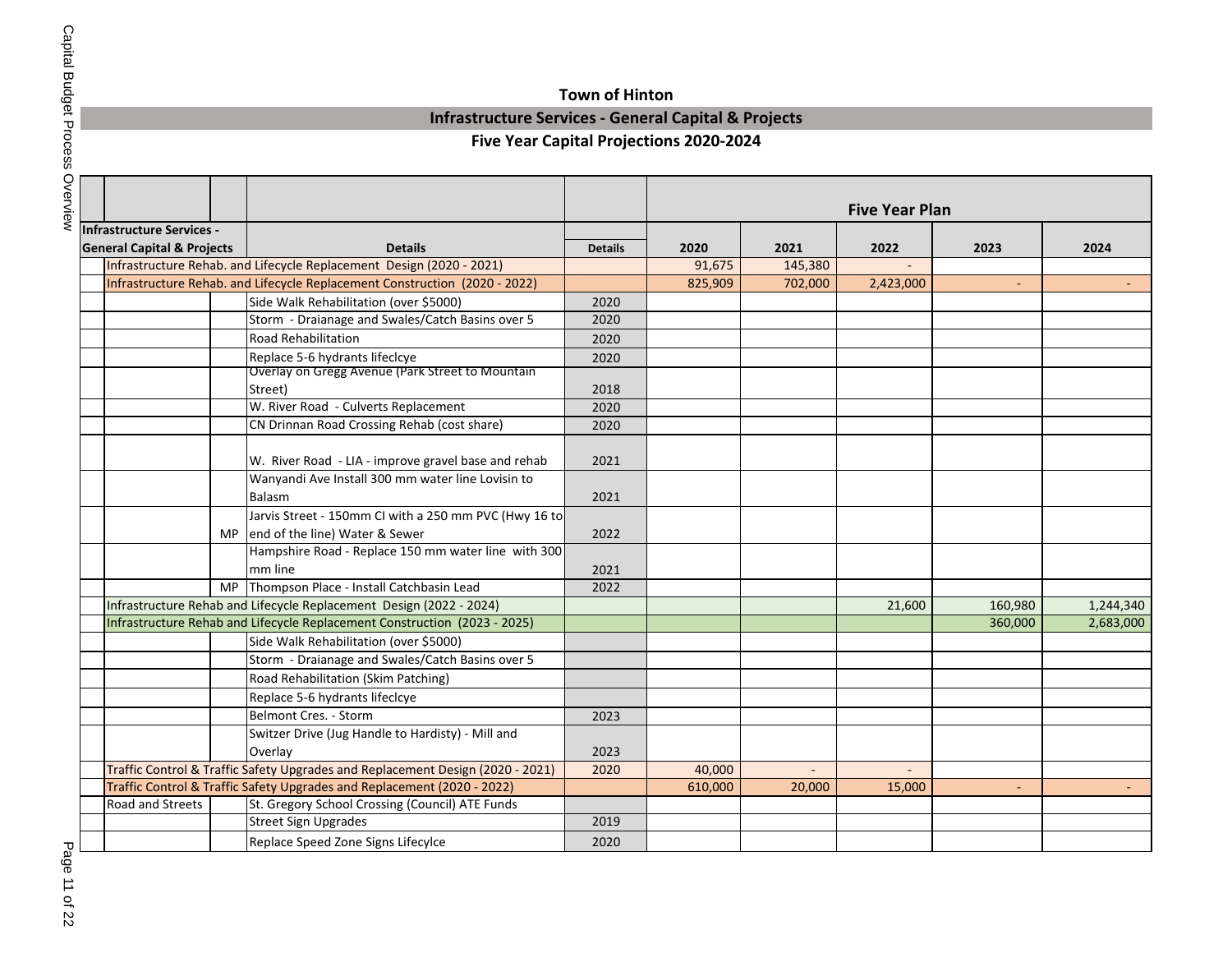## **Town of Hinton**

## **Infrastructure Services - General Capital & Projects**

## **Five Year Capital Projections 2020-2024**

|                                    |           | Street Lights Rehab/paint /accidents                                              | 2021    |                          |                          |                          |           |         |           |
|------------------------------------|-----------|-----------------------------------------------------------------------------------|---------|--------------------------|--------------------------|--------------------------|-----------|---------|-----------|
|                                    |           | Traffic Control & Traffic Safety Upgrades and Replacement Design (2022 - 2024)    |         | $\overline{\phantom{a}}$ |                          | 5,000                    | 5,000     |         | 5,000     |
|                                    |           | Traffic Control & Traffic Safety Upgrades and Replacement (2023 - 2025)           |         | -                        |                          |                          | 15,000    |         | 15,000    |
|                                    |           | Street Lights Rehab/paint /accidents                                              |         |                          |                          |                          |           |         |           |
| <b>Water Treatment Plant (WTP)</b> |           |                                                                                   |         |                          |                          |                          |           |         |           |
|                                    |           | WTP Upgrades & Replacement Design (2020 - 2021)                                   |         | 250,000                  | 400,000                  | 500,000                  |           |         |           |
|                                    |           | WTP Bypass - Pre design Phase 2                                                   |         |                          |                          |                          |           |         |           |
|                                    |           | WTP Upgrades & Replacement Construction (2020 - 2022)                             |         | 450,000                  | ٠                        |                          |           |         |           |
|                                    |           | Repiar Clarifer Shared WF Critical                                                | 2020    |                          |                          |                          |           |         |           |
|                                    |           |                                                                                   |         |                          |                          |                          |           |         |           |
|                                    |           | WTP Backwash -Approval Requirement New Cost Share                                 | 2020    |                          |                          | $\overline{\phantom{a}}$ |           |         |           |
|                                    |           | Water Treatment Plant (WTP) Upgrades & Replacement Design (2022 - 2024)           |         |                          |                          |                          | 350,000   |         |           |
|                                    |           | Phase 3 - Future Water Treatment Plant                                            | 2023    |                          |                          |                          |           |         |           |
|                                    |           | WTP Upgrades & Replacement Construction (2023 - 2025)                             |         | \$<br>$\blacksquare$     | \$<br>$\overline{a}$     | $\zeta$                  | \$        | $\zeta$ | 7,500,000 |
|                                    |           | <b>WTP Phase II Bypass Construction</b>                                           |         |                          |                          |                          |           |         |           |
| <b>Water Distribution</b>          |           |                                                                                   |         |                          |                          |                          |           |         |           |
|                                    |           | Commercial Meters - 24 Meters x \$3,000 and 4 Meters x \$5000                     | 2019    |                          |                          |                          |           |         |           |
|                                    |           | Water Distribution Infrastructure Upgrades & Replacement Design (2020 - 2021)     | 2021    |                          | 30,000                   |                          |           |         |           |
|                                    |           | Water Distrubuiton Infrastructure Rehab. & Replacement Construction (2020 - 20    | 2022    | 400,000                  |                          | 500,000                  |           |         |           |
|                                    |           | Pumps in Switzer Booster Station for pump plus                                    |         |                          |                          |                          |           |         |           |
|                                    |           | configuring                                                                       | 2019/20 |                          |                          |                          |           |         |           |
|                                    |           | Hillcrest Pumphouse - Replace pumps and valves                                    | 2022    |                          |                          |                          |           |         |           |
|                                    |           | Water Distribution Infrastructure Upgrades & Replacement Design (2022 - 2024)     | 2022    |                          |                          | 30,000                   |           |         |           |
|                                    |           | Water Distrubuiton Infrastructure Rehab. & Replacement Construction (2023 - 2025) |         | $\overline{\phantom{a}}$ | $\overline{\phantom{0}}$ |                          |           |         | 300,000   |
|                                    |           | Cheviot and Emmerson Abandon reseviours and cross                                 |         |                          |                          |                          |           |         |           |
|                                    |           | connections 2024                                                                  | 2024    |                          |                          |                          |           |         |           |
| <b>Waste Water Collection</b>      |           |                                                                                   |         |                          |                          |                          |           |         |           |
|                                    |           | Waste Water Collection Infrastructure Upgrades & Replacement Design (2020 - 2022) |         | 45,960                   | 183,900                  |                          |           |         |           |
|                                    |           | Waste Water Collection Infra Upgrades & Replacement Construction (2020 - 2022)    |         | 55,000                   | 711,000                  | 3,065,000                |           |         |           |
|                                    |           | Replace Lifecyle Manholes                                                         | 2020-22 |                          |                          |                          |           |         |           |
|                                    |           | Laterals Lifecyle                                                                 | 2020-22 |                          |                          |                          |           |         |           |
|                                    |           | <b>Switzer Drive Sanitary Upgrade</b>                                             | 2021    |                          |                          |                          |           |         |           |
|                                    | <b>MP</b> | Switzer Drive at Kelly Road - Install 750mm gravity                               | 2021    |                          |                          |                          |           |         |           |
|                                    | <b>MP</b> | Mountain Street - Installation of 250 mm Gravity line                             | 2021    |                          |                          |                          |           |         |           |
|                                    |           | <b>Reimer Pump Station Retrofit</b>                                               | 2021    |                          |                          |                          |           |         |           |
|                                    |           | Waste Water Collection Infra Upgrades & Replacement Design (2022 - 2024)          |         |                          |                          | 83,820                   | 4,200     |         |           |
|                                    |           | Waste Water Collection Infra Upgrades & Replacement Construction (2023 - 2024)    |         | $\overline{\phantom{a}}$ |                          |                          | 1,397,000 |         | 70,000    |
|                                    |           | MP Switzer Drive at King Street - Install 750mm gravity                           | 2023    |                          |                          |                          |           |         |           |

Page 12 of 22 Page 12 of 22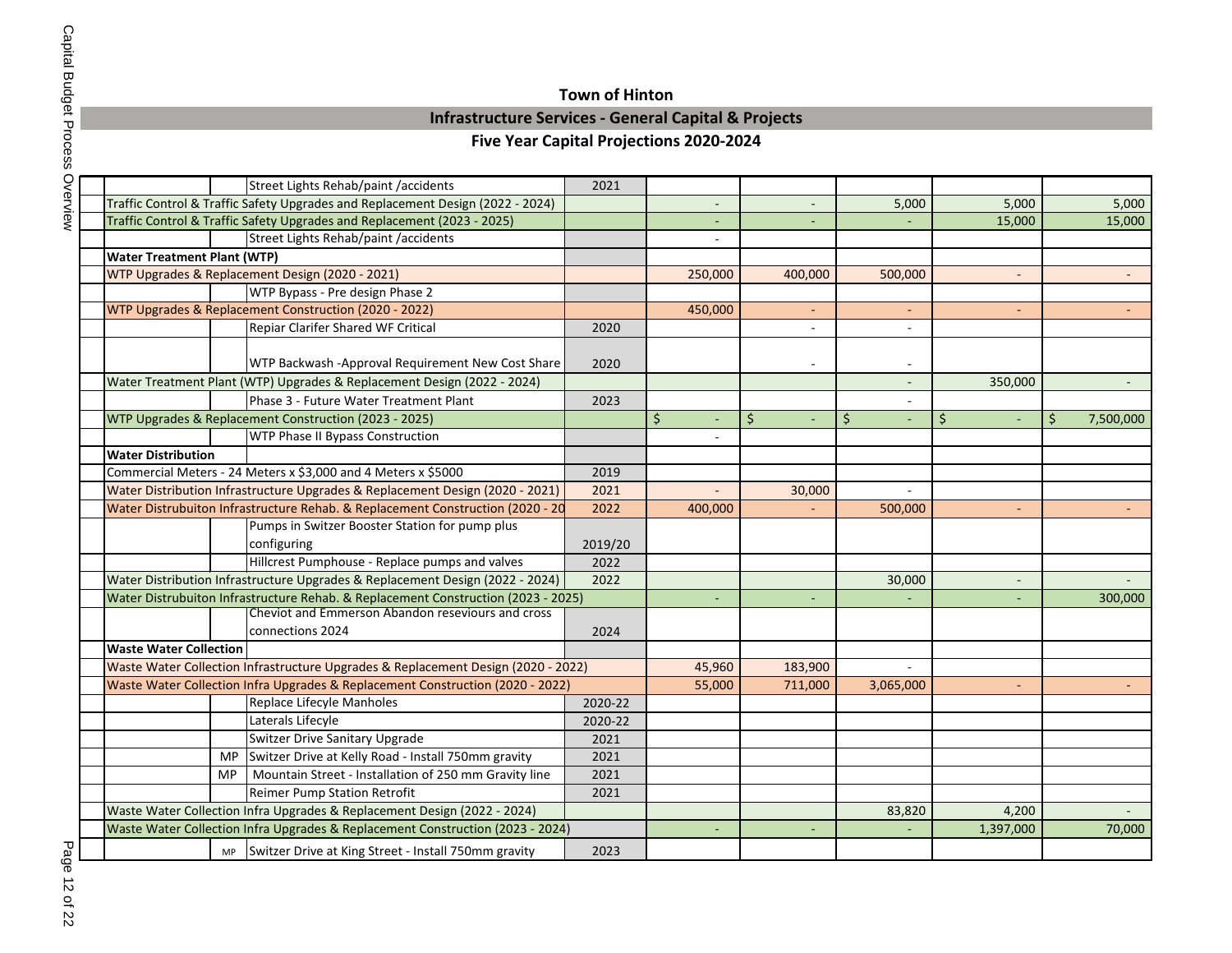## **Town of Hinton Infrastructure Services - General Capital & Projects**

| )<br>;<br>;            |
|------------------------|
| andys.                 |
|                        |
|                        |
| <b>TOCGSS OVERVIEN</b> |

|                                                                               |           | Replace Lifecyle Manholes                                                     | 2023-2024 |                          |     |                          |     |                          |              |                          |          |                         |
|-------------------------------------------------------------------------------|-----------|-------------------------------------------------------------------------------|-----------|--------------------------|-----|--------------------------|-----|--------------------------|--------------|--------------------------|----------|-------------------------|
|                                                                               |           | Laterals Lifecyle                                                             | 2023-2024 |                          |     |                          |     |                          |              |                          |          |                         |
|                                                                               | <b>MP</b> | <b>WWMP-Establishing Proper Sanitary Connections</b>                          | 2023      |                          |     |                          |     |                          |              |                          |          |                         |
|                                                                               |           | Water Safety Plan - Statgnet water Phase II Inovista                          |           |                          |     |                          |     |                          |              |                          |          |                         |
|                                                                               |           |                                                                               | 2023      |                          |     |                          |     |                          |              |                          |          |                         |
| Waste Management Infra & Equipment Rehab and Replacement Design (2020 - 2021) |           | 50,000                                                                        |           | $\overline{\phantom{a}}$ |     | $\overline{\phantom{a}}$ |     | $\overline{\phantom{a}}$ |              | $\overline{\phantom{0}}$ |          |                         |
|                                                                               |           | Waste Management Strategy Dev.                                                | 2020      |                          |     |                          |     |                          |              |                          |          |                         |
|                                                                               |           | Waste Management Infra & Equipment Rehab and Replacement (2020 - 2022)        |           | 230,000                  |     | 230,000                  |     | 230,000                  |              |                          |          |                         |
|                                                                               |           | Replace 1150 black bins over 5 years                                          | 2020-2023 |                          |     |                          |     |                          |              |                          |          |                         |
|                                                                               |           | Replace 800 blues ins over 7 years                                            | 2020-2023 |                          |     |                          |     |                          |              |                          |          |                         |
|                                                                               |           | Waste Management Infra & Equipment Rehab and Replacement Design (2022 - 2024) |           |                          |     |                          |     | 10,000                   |              | 10,000                   |          | 10,000                  |
|                                                                               |           | Waste Management Infra & Equipment Rehab and Replacement (2023 - 2025)        |           |                          |     |                          |     |                          |              | 230,000                  |          | 230,000                 |
|                                                                               |           | Replace 1150 black bins over 2 years                                          | 2024-2025 |                          |     |                          |     |                          |              |                          |          |                         |
|                                                                               |           | Replace 800 blues ins over 4years                                             | 2024-2026 |                          |     |                          |     |                          |              |                          |          |                         |
|                                                                               |           |                                                                               |           |                          |     |                          |     |                          |              |                          |          |                         |
| <b>Total Infrastucture Services</b>                                           |           |                                                                               |           | \$<br>3,048,544          | \$. | 2,422,280                | \$. | 6,883,420                | $\mathsf{S}$ | 2,532,180                | <b>S</b> | 12,057,340              |
|                                                                               |           |                                                                               |           |                          |     |                          |     |                          |              |                          |          |                         |
|                                                                               |           |                                                                               |           |                          |     |                          |     |                          |              |                          |          |                         |
|                                                                               |           |                                                                               |           |                          |     |                          |     |                          |              |                          |          |                         |
| <b>Infrastructure Services Funding Plan</b>                                   |           |                                                                               |           | 2020                     |     | 2021                     |     | 2022                     |              | 2023                     |          | 2024                    |
| <b>Roads and Streets Reserve</b>                                              |           |                                                                               |           | \$                       | \$  | 847,380                  | \$  | 689,600                  | \$           | 40,980                   | \$       |                         |
| <b>Infrastructure Major</b>                                                   |           |                                                                               |           | 917,584                  |     |                          |     |                          |              |                          |          |                         |
| <b>Water and Sewer Reserve</b>                                                |           |                                                                               |           | 1,200,960                |     | 1,324,900                |     | 1,738,820                |              | 1,751,200                |          | 2,370,000               |
| <b>Other Grant Funding</b>                                                    |           |                                                                               |           |                          |     |                          |     |                          |              | 240,000                  |          | 4,187,340               |
| <b>ATE Reserve</b>                                                            |           |                                                                               |           | 650,000                  |     | 20,000                   |     | 15,000                   |              |                          |          |                         |
| <b>MSI Gas Tax</b>                                                            |           |                                                                               |           |                          |     |                          |     | 500,000                  |              | 500,000                  |          |                         |
| <b>MSI Capital Funding</b>                                                    |           |                                                                               |           | 280,000                  |     | 230,000                  |     | 2,440,000                |              |                          |          |                         |
| Loan                                                                          |           |                                                                               |           | 3,048,544                |     |                          |     | 1,500,000                |              |                          |          | 5,500,000<br>12,057,340 |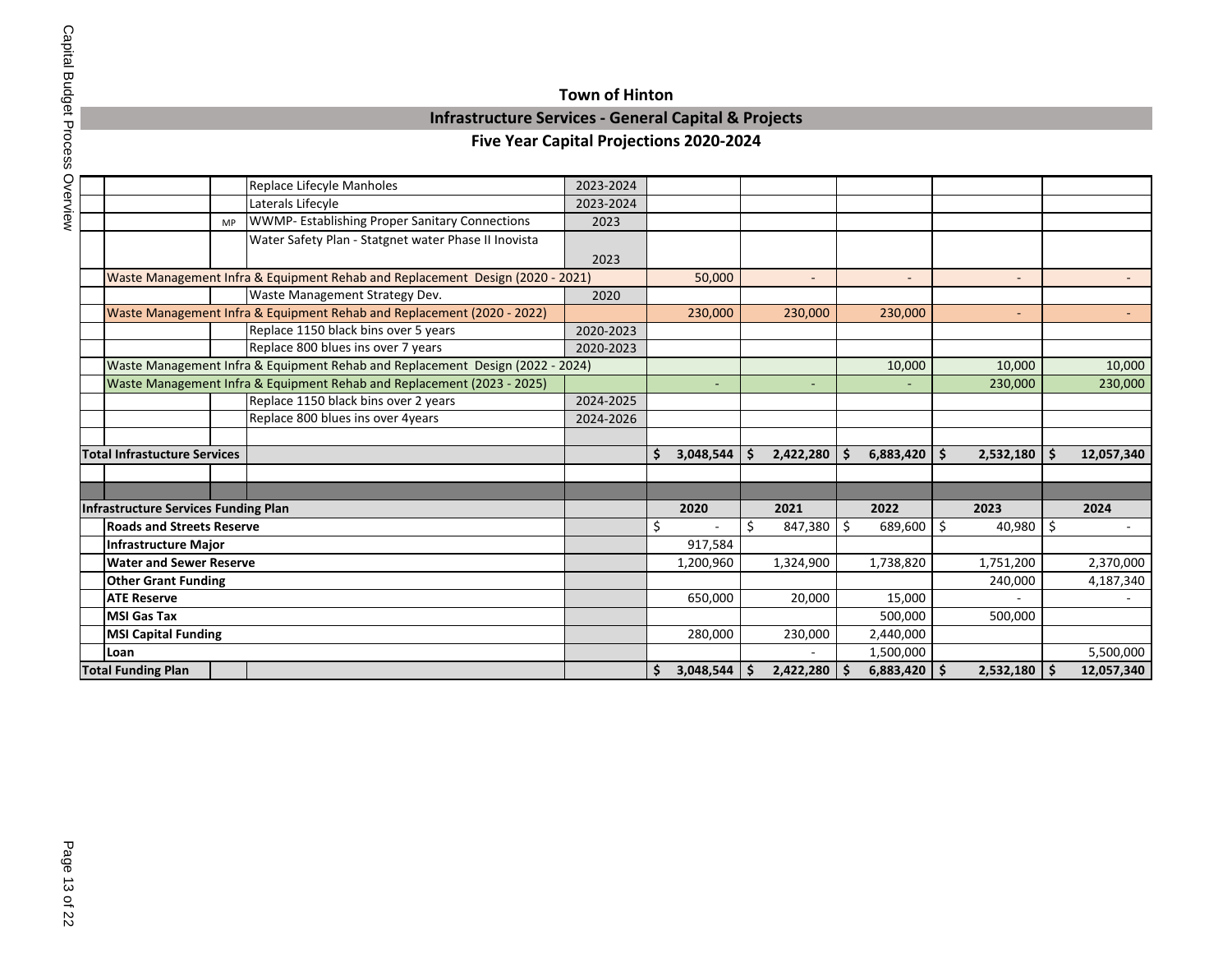## **Infrastructure Services- Common Equipment - Capital & Projects**

### **Five Year Capital Projections 2020-2024**

| ī      |
|--------|
| J<br>Ş |
|        |

|                           |                                                                       |                | <b>5 Year Plan</b>       |                          |                          |                          |                |  |  |  |  |
|---------------------------|-----------------------------------------------------------------------|----------------|--------------------------|--------------------------|--------------------------|--------------------------|----------------|--|--|--|--|
| Infrastructure Services-  |                                                                       |                |                          |                          |                          |                          |                |  |  |  |  |
| <b>Common Equipment -</b> | <b>Details</b>                                                        | <b>Details</b> | 2020                     | 2021                     | 2022                     | 2023                     | 2024           |  |  |  |  |
|                           | <b>GPS Based AVL/Radio Equipment on Town Fleet</b>                    | 2020           | 500,000                  |                          |                          |                          |                |  |  |  |  |
|                           | Parks Light Vehicle Upgrades and Replacements (2020 - 2022)           |                | 37,000                   | 76,000                   | 35,000                   |                          |                |  |  |  |  |
|                           | Pick up Unit 301 Replacement                                          | 2020           |                          |                          |                          |                          |                |  |  |  |  |
|                           | Pick up Unit 302 Replacement                                          | 2021           |                          |                          |                          |                          |                |  |  |  |  |
|                           | Pick Up Unit 307 Replacement                                          | 2021           |                          |                          |                          |                          |                |  |  |  |  |
|                           | Pick Up Unit 304 Replacement                                          | 2022           |                          |                          |                          |                          |                |  |  |  |  |
|                           | Parks Light Vehicle Upgrades and Replacements (2023 - 2025)           |                | L,                       | $\blacksquare$           | $\blacksquare$           | 42,000                   | $\sim$         |  |  |  |  |
|                           | Pick Up Unit 329 Replacement                                          | 2023           |                          |                          |                          |                          |                |  |  |  |  |
|                           | Parks Equipment Upgrades and Replacements (2020 - 2022)               |                | 125,000                  | 64,000                   | 113,000                  |                          |                |  |  |  |  |
|                           | <b>Riding Mower Unit 312</b>                                          | 2020           |                          |                          |                          |                          |                |  |  |  |  |
|                           | F550 Water Truck Unit 333                                             | 2020           |                          |                          |                          |                          |                |  |  |  |  |
|                           | JDR Riding Mower Unit 343                                             | 2021           |                          |                          |                          |                          |                |  |  |  |  |
|                           | John Deer AMT Unit 323                                                | 2021           |                          |                          |                          |                          |                |  |  |  |  |
|                           | JDR Riding Mower Unit 344                                             | 2022           |                          |                          |                          |                          |                |  |  |  |  |
|                           | Ford 550 Truck Unit 340                                               | 2022           |                          |                          |                          |                          |                |  |  |  |  |
|                           | Parks Equipment Upgrades and Replacements (2023-2025)                 |                |                          |                          |                          | 124,000                  |                |  |  |  |  |
|                           | Skid Steer Unit 319                                                   | 2023           |                          |                          |                          |                          |                |  |  |  |  |
|                           | John Deer Tractor Unit 320                                            | 2023           |                          |                          |                          |                          |                |  |  |  |  |
|                           | John Deer Gator Unit 342                                              | 2023           |                          |                          |                          |                          |                |  |  |  |  |
|                           | Skid Steer Unit 316                                                   | 2025           |                          |                          |                          |                          |                |  |  |  |  |
|                           | JDR Riding Mower Unit 350                                             | 2026           |                          |                          |                          |                          |                |  |  |  |  |
|                           | 2012 Ford F550 4X4 Unit 326                                           | 2028           |                          |                          |                          |                          |                |  |  |  |  |
|                           | Public Works Light Vehicle/Equipment Upgrades and Replacements (2019) |                | $\overline{\phantom{a}}$ | $\overline{\phantom{a}}$ | $\overline{\phantom{a}}$ | $\overline{\phantom{a}}$ | $\blacksquare$ |  |  |  |  |
|                           | Equipment Replacement (Unplanned)                                     | 2019           | $\overline{a}$           |                          |                          |                          |                |  |  |  |  |
|                           | (Unit 421 Pickup)                                                     | 2019           |                          |                          |                          |                          |                |  |  |  |  |
|                           | (Tandem Trailer - Hydravac)                                           | 2019           | $\overline{\phantom{a}}$ |                          |                          |                          |                |  |  |  |  |
|                           | Portable Safety Fence (20 panels)                                     | 2019           | $\overline{\phantom{a}}$ |                          |                          |                          |                |  |  |  |  |
|                           | Ford Escape 2009 Unit 458                                             | 2019           | $\overline{a}$           |                          |                          |                          |                |  |  |  |  |
|                           | Purchase Tank only Water Truck                                        | 2019           |                          |                          |                          |                          |                |  |  |  |  |
|                           | Public Works Light Vehicle Upgrades and Replacements (2020 - 2022)    |                |                          | 40,000                   | 40,000                   |                          |                |  |  |  |  |
|                           | Pick Up Unit 425                                                      | 2021           |                          |                          |                          |                          |                |  |  |  |  |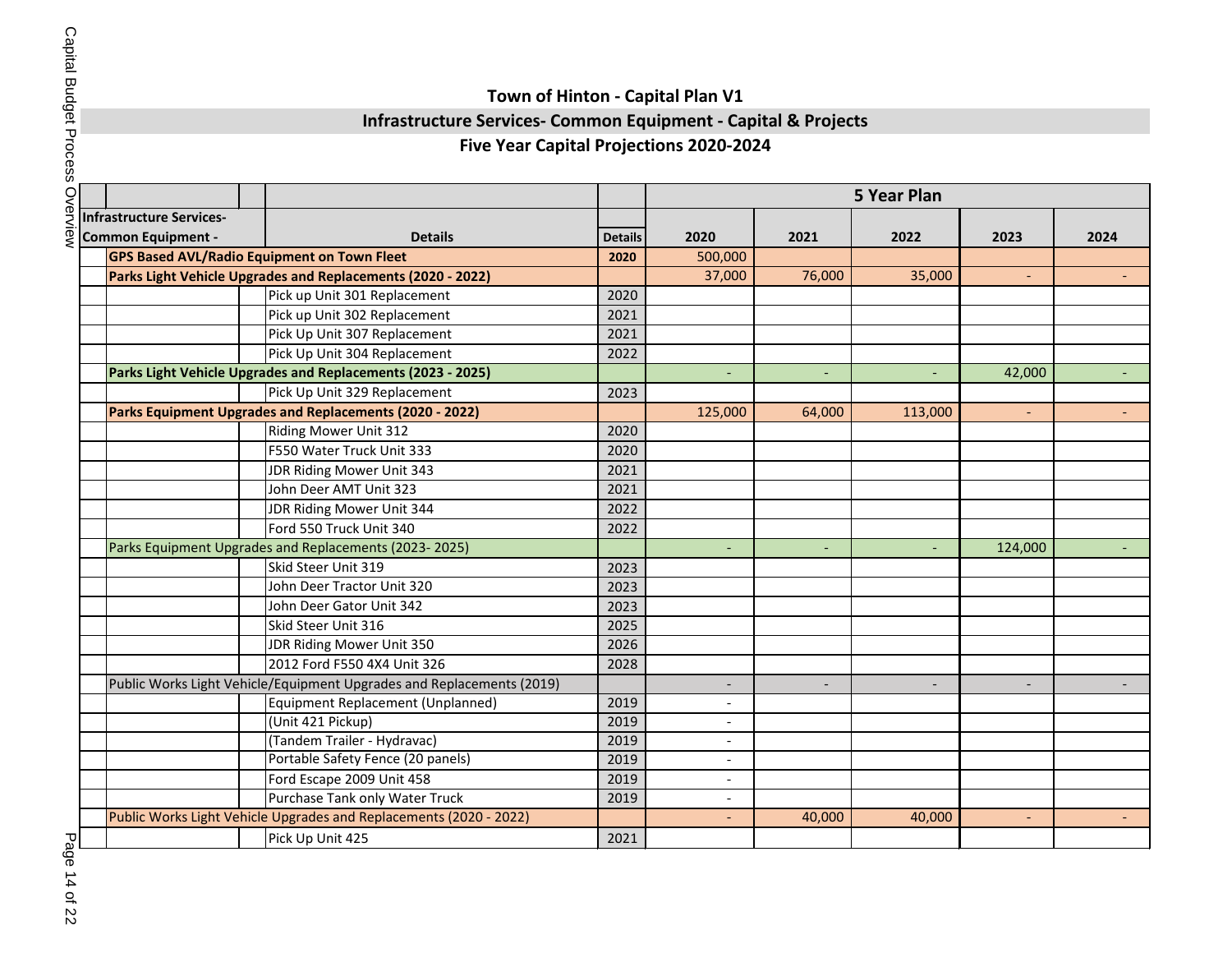## **Infrastructure Services- Common Equipment - Capital & Projects**

### **Five Year Capital Projections 2020-2024**

|  | Admin Truck Unit 405                                                           | 2022 |         |                          |         |                          |         |
|--|--------------------------------------------------------------------------------|------|---------|--------------------------|---------|--------------------------|---------|
|  | Public Works Light Vehicle Upgrades and Replacements (2023 - 2025)             |      |         | $\overline{\phantom{a}}$ |         | 41,000                   | 41,000  |
|  | Admin Truck Unit 406                                                           | 2023 |         |                          |         |                          |         |
|  | Pick up 407                                                                    | 2024 |         |                          |         |                          |         |
|  | Pick up Unit 403                                                               | 2025 |         |                          |         |                          |         |
|  | Pick up Unit 404                                                               | 2025 |         |                          |         |                          |         |
|  | Admin Truck Unit 453                                                           | 2025 |         |                          |         |                          |         |
|  | Admin Truck Unit 452                                                           | 2027 |         |                          |         |                          |         |
|  | Public Works Equipment Upgrades and Replacements (2020 - 2022)                 |      | 985,000 | 420,000                  | 240,000 | $\overline{\phantom{a}}$ |         |
|  | Equipment Replacement (Unplanned)                                              | 2021 |         |                          |         |                          |         |
|  | Tandem truck/plough ComboUnit 436                                              | 2020 |         |                          |         |                          |         |
|  | Grader Unit 439                                                                | 2020 |         |                          |         |                          |         |
|  | Garbage Truck Unit 448                                                         | 2020 |         |                          |         |                          |         |
|  | Tandem Truck/Plough and Sander Unit 418                                        | 2021 |         |                          |         |                          |         |
|  | Sewer Flusher Unit 413                                                         | 2022 |         |                          |         |                          |         |
|  | Public Works Equipment Upgrades and Replacements (2023 - 2025)                 |      |         | $\blacksquare$           |         | 280,000                  | 640,000 |
|  | Equipment Replacement (Unplanned)                                              | 2023 |         |                          |         |                          |         |
|  | Snow Blower Unit 401                                                           | 2023 |         |                          |         |                          |         |
|  | Tandem Combo Plough Unit 436                                                   | 2024 |         |                          |         |                          |         |
|  | Tandem Truck/Plough Unit 442                                                   | 2024 |         |                          |         |                          |         |
|  | Facilities Mt. Light Vehicle Upgrades and Replacements (2020 - 2022)           |      | 37,000  |                          | 40,000  | $\overline{\phantom{a}}$ |         |
|  | Pick Up Truck Unit 334                                                         | 2020 |         |                          |         |                          |         |
|  | Ford Connect Van Unit 306                                                      | 2022 |         |                          |         |                          |         |
|  | Light Vehicle Upgrades and Replacements (2023 - 2025)                          |      |         | $\sim$                   |         | 42,000                   | 38,000  |
|  | Ford Connect Van Unit 328                                                      | 2023 |         |                          |         |                          |         |
|  | Dodge Quad Unit 310                                                            | 2024 |         |                          |         |                          |         |
|  | Facilities Mt. Equipment Upgrades and Replacements (2020 - 2022)               |      | 48,000  | $\blacksquare$           |         | $\blacksquare$           |         |
|  | Arial Bucket Truck Safety - Used                                               | 2020 |         |                          |         |                          |         |
|  | Facilities Mt. Equipment Upgrades and Replacements (2023-2025)                 |      |         | $\overline{\phantom{a}}$ |         | $\overline{\phantom{a}}$ |         |
|  | Protective Services (PS) Light Vehicle Upgrades and Replacements (2020 - 2022) |      | 130,000 | $\blacksquare$           | 115,000 | $\blacksquare$           |         |
|  | Light pick up truck U2 Replace - 230,000km - 15 years<br>old                   | 2020 |         |                          |         |                          |         |
|  | Peace Officer - Chev Tahoe 2013 Unit 209                                       | 2020 |         |                          |         |                          |         |
|  | Quad 6x6 with box - 17 years old                                               | 2022 |         |                          |         |                          |         |

Page 15 of 22 Page 15 of 22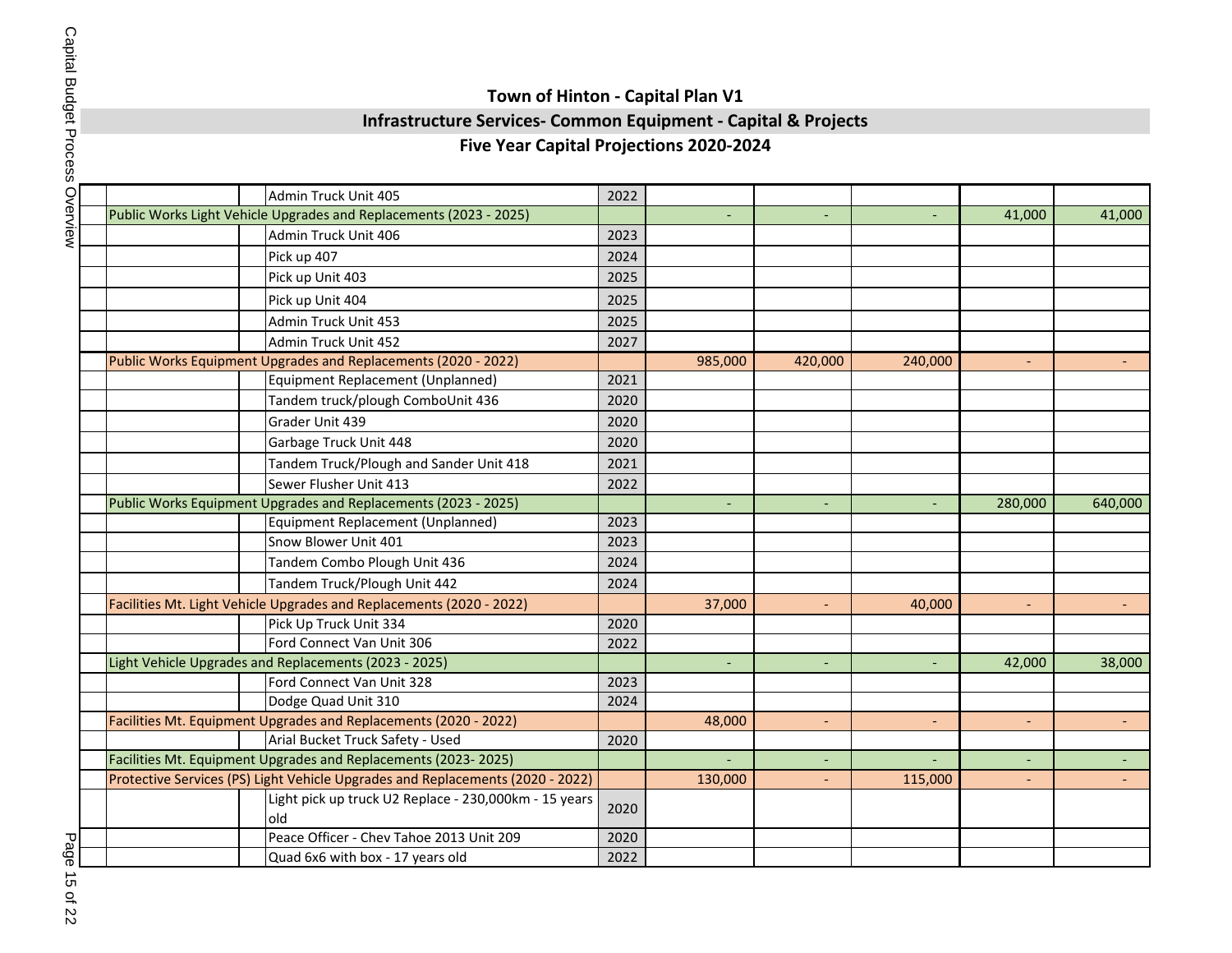## **Infrastructure Services- Common Equipment - Capital & Projects**

| י<br>המהי             |  |
|-----------------------|--|
| こくくく                  |  |
| .<br>،<br>.<br>-<br>- |  |

|                                                    |                            | Duty 20 - 10 years or 180,000km                                        | 2022                                                                                                                                                                                                                                                                                                                                                                                                                                                                                                                                                                                                                                |           |                                           |                          |           |                          |                              |                          |                            |         |
|----------------------------------------------------|----------------------------|------------------------------------------------------------------------|-------------------------------------------------------------------------------------------------------------------------------------------------------------------------------------------------------------------------------------------------------------------------------------------------------------------------------------------------------------------------------------------------------------------------------------------------------------------------------------------------------------------------------------------------------------------------------------------------------------------------------------|-----------|-------------------------------------------|--------------------------|-----------|--------------------------|------------------------------|--------------------------|----------------------------|---------|
|                                                    |                            |                                                                        |                                                                                                                                                                                                                                                                                                                                                                                                                                                                                                                                                                                                                                     |           |                                           | $\overline{\phantom{a}}$ |           |                          |                              | 90,000                   |                            |         |
|                                                    |                            |                                                                        | 2023                                                                                                                                                                                                                                                                                                                                                                                                                                                                                                                                                                                                                                |           |                                           |                          |           |                          |                              |                          |                            |         |
|                                                    |                            |                                                                        |                                                                                                                                                                                                                                                                                                                                                                                                                                                                                                                                                                                                                                     | 1,300,000 |                                           | $\sim$                   |           | 1,300,000                |                              | ÷.                       |                            |         |
|                                                    |                            |                                                                        |                                                                                                                                                                                                                                                                                                                                                                                                                                                                                                                                                                                                                                     |           |                                           |                          |           |                          |                              |                          |                            |         |
|                                                    |                            |                                                                        | 2020                                                                                                                                                                                                                                                                                                                                                                                                                                                                                                                                                                                                                                |           |                                           |                          |           |                          |                              |                          |                            |         |
|                                                    |                            |                                                                        |                                                                                                                                                                                                                                                                                                                                                                                                                                                                                                                                                                                                                                     |           |                                           |                          |           |                          |                              |                          |                            |         |
|                                                    |                            | Will be 20 years old in 2020 and NFPA requirements                     |                                                                                                                                                                                                                                                                                                                                                                                                                                                                                                                                                                                                                                     |           |                                           |                          |           |                          |                              |                          |                            |         |
|                                                    |                            |                                                                        | 2022                                                                                                                                                                                                                                                                                                                                                                                                                                                                                                                                                                                                                                |           |                                           |                          |           |                          |                              |                          |                            |         |
|                                                    |                            |                                                                        |                                                                                                                                                                                                                                                                                                                                                                                                                                                                                                                                                                                                                                     |           |                                           |                          |           |                          |                              |                          |                            |         |
|                                                    |                            |                                                                        |                                                                                                                                                                                                                                                                                                                                                                                                                                                                                                                                                                                                                                     |           |                                           |                          |           | $\overline{\phantom{a}}$ |                              | $\overline{\phantom{a}}$ |                            |         |
| <b>Corporate Services</b>                          |                            |                                                                        |                                                                                                                                                                                                                                                                                                                                                                                                                                                                                                                                                                                                                                     |           |                                           |                          |           |                          |                              |                          |                            |         |
|                                                    |                            |                                                                        |                                                                                                                                                                                                                                                                                                                                                                                                                                                                                                                                                                                                                                     |           |                                           | 50,000                   |           | $\overline{\phantom{a}}$ |                              | $\overline{\phantom{0}}$ |                            |         |
|                                                    |                            |                                                                        | 2021                                                                                                                                                                                                                                                                                                                                                                                                                                                                                                                                                                                                                                |           |                                           |                          |           |                          |                              |                          |                            |         |
| FCSS Handi Bus Upgrade & Replacement (2023 - 2025) |                            |                                                                        |                                                                                                                                                                                                                                                                                                                                                                                                                                                                                                                                                                                                                                     |           |                                           | $\overline{\phantom{a}}$ |           | $\overline{\phantom{a}}$ |                              | ٠                        |                            | 100,000 |
|                                                    |                            | Handi Bus Unit 504                                                     | 2024                                                                                                                                                                                                                                                                                                                                                                                                                                                                                                                                                                                                                                |           |                                           |                          |           |                          |                              |                          |                            |         |
|                                                    |                            |                                                                        |                                                                                                                                                                                                                                                                                                                                                                                                                                                                                                                                                                                                                                     |           |                                           |                          |           |                          |                              |                          |                            |         |
|                                                    |                            |                                                                        |                                                                                                                                                                                                                                                                                                                                                                                                                                                                                                                                                                                                                                     | \$        | $\mathsf{\hat{S}}$                        |                          | \$        | 1,883,000                | \$                           |                          | Ŝ.                         | 819,000 |
|                                                    |                            |                                                                        |                                                                                                                                                                                                                                                                                                                                                                                                                                                                                                                                                                                                                                     |           |                                           |                          |           |                          |                              |                          |                            |         |
|                                                    |                            |                                                                        |                                                                                                                                                                                                                                                                                                                                                                                                                                                                                                                                                                                                                                     |           |                                           |                          |           |                          |                              |                          |                            | 2024    |
|                                                    |                            |                                                                        |                                                                                                                                                                                                                                                                                                                                                                                                                                                                                                                                                                                                                                     |           |                                           |                          |           |                          |                              |                          |                            |         |
|                                                    |                            |                                                                        |                                                                                                                                                                                                                                                                                                                                                                                                                                                                                                                                                                                                                                     |           |                                           |                          |           |                          |                              |                          |                            | 769,000 |
|                                                    |                            |                                                                        |                                                                                                                                                                                                                                                                                                                                                                                                                                                                                                                                                                                                                                     |           |                                           |                          |           |                          |                              |                          | 50,000                     |         |
|                                                    |                            |                                                                        |                                                                                                                                                                                                                                                                                                                                                                                                                                                                                                                                                                                                                                     |           |                                           |                          |           |                          |                              |                          |                            |         |
| Loan                                               |                            |                                                                        |                                                                                                                                                                                                                                                                                                                                                                                                                                                                                                                                                                                                                                     |           |                                           |                          |           |                          |                              |                          |                            |         |
| <b>Total Funding Plan</b>                          |                            |                                                                        | \$<br>3,162,000                                                                                                                                                                                                                                                                                                                                                                                                                                                                                                                                                                                                                     | 'S        | 650,000                                   | \$                       | 1,883,000 | Ŝ.                       | 619,000                      | $\boldsymbol{\zeta}$     | 819,000                    |         |
|                                                    |                            |                                                                        |                                                                                                                                                                                                                                                                                                                                                                                                                                                                                                                                                                                                                                     |           |                                           |                          |           |                          |                              |                          |                            |         |
|                                                    |                            |                                                                        |                                                                                                                                                                                                                                                                                                                                                                                                                                                                                                                                                                                                                                     |           |                                           |                          |           |                          |                              |                          |                            |         |
|                                                    | <b>Other Grant Funding</b> | <b>Total Infrastucture Services</b><br><b>Provincial Grant Funding</b> | PS Light Vehicle Upgrades and Replacements (2023 - 2025)<br>Peace Office's Ford Tahoe 2017 Unit 208<br>PS Equipment Upgrades and Replacements (2020 - 2022)<br>Will be 20 years old in 2020 and NFPA requirements<br>for front line fire trucks is 20 years then replace.<br>Engine 24.<br>for front line fire trucks is 20 years then replace.<br>Engine 27.<br>PS Equipment Upgrades and Replacements (2023 - 2025)<br>FCSS Handi Bus Upgrade & Replacement (2020 - 2022)<br>Ford Escape 2010 Unit 215<br>Infrastructure Services Funding Plan<br><b>Common Equipment Reserve Fund</b><br><b>Total Remaining (Should be Zero)</b> | \$        | 2020<br>1,362,000<br>500,000<br>1,300,000 | 3,162,000<br>\$          | 2021      | 650,000<br>\$<br>650,000 | 2022<br>583,000<br>1,300,000 | Ŝ.                       | 619,000<br>2023<br>619,000 | \$      |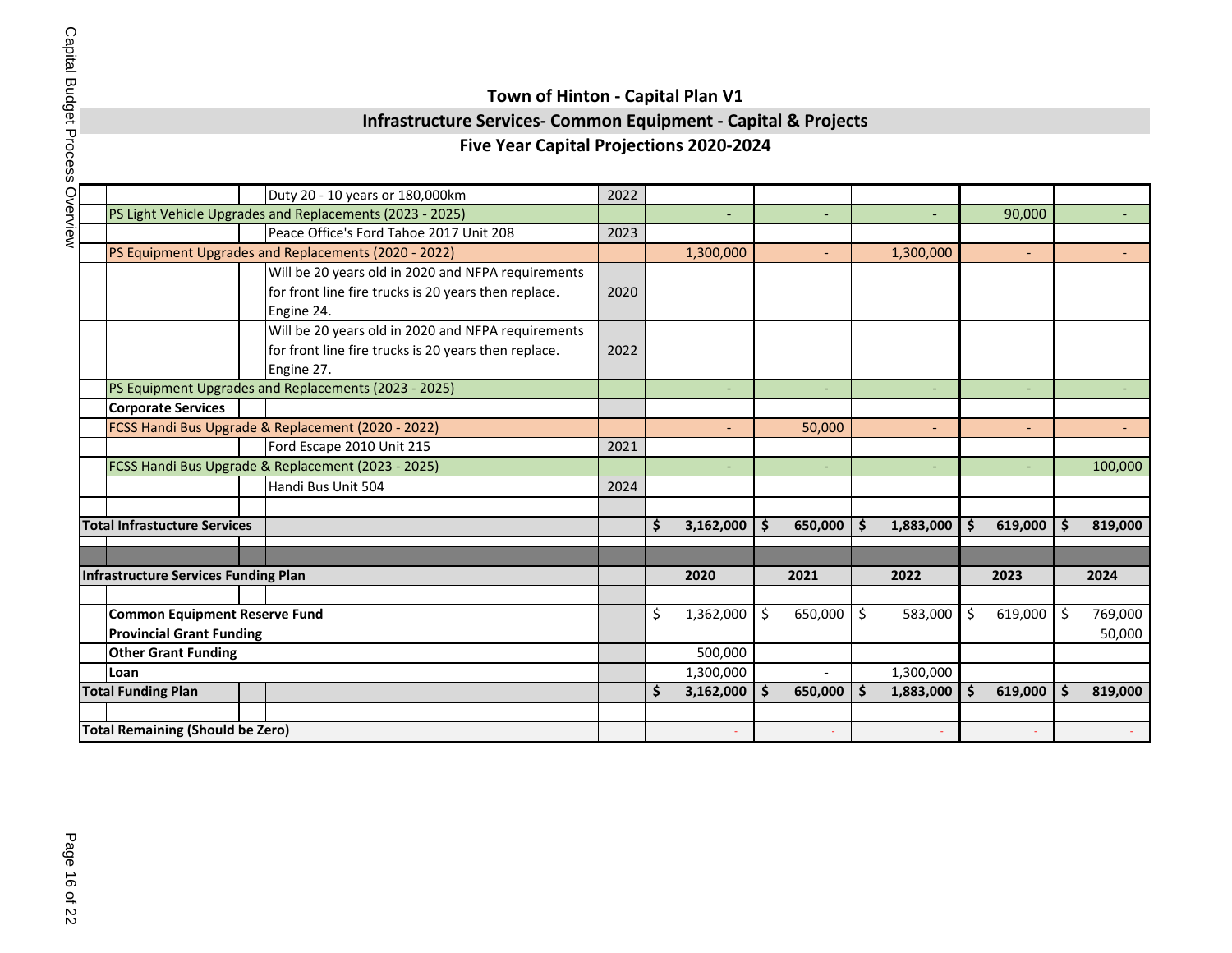### **Town of Hinton**

### **Infrastructure Services - Capital & Projects**

|                                  |            |                                                                              |                |           |         | <b>5 Year Plan</b> |            |      |
|----------------------------------|------------|------------------------------------------------------------------------------|----------------|-----------|---------|--------------------|------------|------|
| <b>Infrastructure Services -</b> |            |                                                                              |                |           |         |                    |            |      |
| <b>Capital &amp; Projects</b>    |            | <b>Details</b>                                                               | <b>Details</b> | 2020      | 2021    | 2022               | 2023       | 2024 |
|                                  |            | Facility Improvement and Replacements Program (2019-2020)                    |                | 259,800   |         |                    |            |      |
|                                  |            | 2019 C/F Log Work Replacement                                                |                |           |         |                    |            |      |
|                                  |            | 2019 C/F Recreation Center - Sewer Backup Repair                             |                |           |         |                    |            |      |
|                                  |            | 2019 C/F Phase 2 asbestos                                                    |                |           |         |                    |            |      |
|                                  |            | 2019 C/F Guild Concession Reconfiguration                                    |                |           |         |                    |            |      |
|                                  |            | Facilities Improvement and Life Cycle Replacement Program Design (2020-2021) |                | 147,750   | 9,900   |                    |            |      |
|                                  |            | Facilities Improvement and Life Cycle Replacement Program (2020-2022)        |                | 1,552,500 | 910,000 | 165,000            | 220,000    |      |
|                                  |            | Chiller for Fire Hall (full design)                                          | 2020           |           |         |                    |            |      |
|                                  |            | Concession Hood ULC Listed/Designed                                          | 2020           |           |         |                    |            |      |
|                                  |            | Arc Flash for RCMP, Govt. Center & Rec. Center                               | 2020           |           |         |                    |            |      |
|                                  |            | RCMP Building Security Fencing, Paving                                       | 2020           |           |         |                    |            |      |
|                                  |            | Government Centre Tenant Impr, Security Gate,                                |                |           |         |                    |            |      |
|                                  |            | <b>CPTED and BMS Software</b>                                                | 2020           |           |         |                    |            |      |
|                                  |            | <b>Scout Hall Decommissioning</b>                                            | 2020           |           |         |                    |            |      |
|                                  |            | <b>Greenhouse Training Building</b>                                          | 2020           |           |         |                    |            |      |
|                                  |            | Hinton Centre FF&E                                                           | 2020           |           |         |                    |            |      |
|                                  |            | Pool Locker Replacement & Hot Tub Drains and                                 |                |           |         |                    |            |      |
|                                  |            | Jets                                                                         | 2020           |           |         |                    |            |      |
|                                  |            | Recreation Centre & Arena Mechanical                                         |                |           |         |                    |            |      |
|                                  |            | Replacement; Boiler, Equip, Arena Mechanical,                                |                |           |         |                    |            |      |
|                                  | <b>FMP</b> | Lobby Roof                                                                   | 2020           |           |         |                    |            |      |
|                                  |            | The Guild HVAC & Arc Flash                                                   | 2020           |           |         |                    |            |      |
|                                  |            | <b>General FF&amp;E</b>                                                      | 2020           |           |         |                    |            |      |
|                                  |            | <b>Centennial Building</b>                                                   | 2020           |           |         |                    |            |      |
|                                  |            | Library - HVAC                                                               | 2021           |           |         |                    |            |      |
|                                  |            | Infrastructure Services Building Sump                                        | 2021           |           |         |                    |            |      |
|                                  |            | Fire Hall Emergency Services HVAC                                            | 2021           |           |         |                    |            |      |
|                                  |            | <b>Comfort Stations/Campground</b>                                           | 2022           |           |         |                    |            |      |
|                                  |            | Recreation Center Upgrade and Replacment Design                              |                | 240,000   | 600,000 | 600,000            | 240,000    |      |
|                                  |            | Recreation Center Upgrade and Replacment Estimated to be \$28M-\$35M         |                |           |         | 10,000,000         | 18,000,000 |      |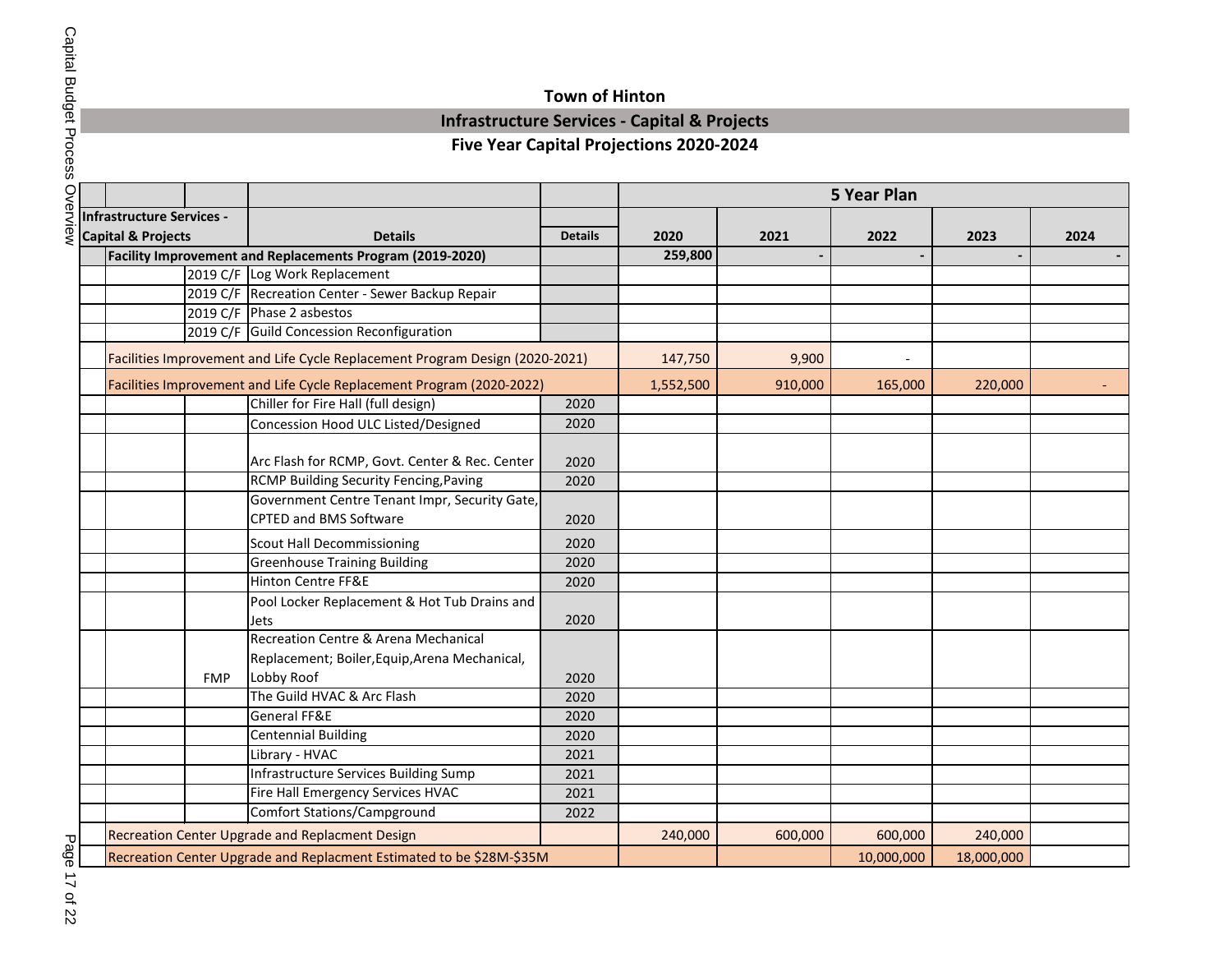|                                                 | Facilities Improvement and Life Cycle Replacement Program Design (2022-2024) |                      |                 |                 |            | 25,000                      | 50,000                         |                     |                          |
|-------------------------------------------------|------------------------------------------------------------------------------|----------------------|-----------------|-----------------|------------|-----------------------------|--------------------------------|---------------------|--------------------------|
|                                                 | Facilities Improvement and Life Cycle Replacement Program (2023-2025)        |                      |                 |                 |            |                             | 935,000                        |                     | 743,000                  |
|                                                 | Hinton Centre FFE, Roof Rehab                                                |                      |                 |                 |            |                             |                                |                     |                          |
|                                                 | Pool Retiling                                                                |                      |                 |                 |            |                             |                                |                     |                          |
|                                                 | Infrastructure Building HVAC, FF&E                                           |                      |                 |                 |            |                             |                                |                     |                          |
|                                                 | Government Centre Tenant Impr, Security Gate,                                |                      |                 |                 |            |                             |                                |                     |                          |
|                                                 | <b>CPTED and BMS Software</b>                                                |                      |                 |                 |            |                             |                                |                     |                          |
|                                                 | <b>Greenhouse Training Building</b>                                          |                      |                 |                 |            |                             |                                |                     |                          |
|                                                 | <b>Comfort Stations/Campground</b>                                           |                      |                 |                 |            |                             |                                |                     |                          |
|                                                 | Share Shop Roof Rehab                                                        |                      |                 |                 |            |                             |                                |                     |                          |
|                                                 | RCMP Detachment (UPS) Repl                                                   |                      |                 |                 |            |                             |                                |                     |                          |
|                                                 | <b>Comfort Stations/Campground Rehab</b>                                     |                      |                 |                 |            |                             |                                |                     |                          |
|                                                 | <b>Recreation Centre Boards Replacement</b>                                  | <b>FMP</b>           |                 |                 |            |                             |                                |                     |                          |
| <b>EMS - Fire Hall PurchasePurchase of EMS-</b> |                                                                              |                      |                 |                 |            |                             |                                |                     |                          |
| <b>New Facilities</b>                           | Firehall                                                                     |                      | 1,300,000       |                 |            |                             |                                |                     |                          |
|                                                 |                                                                              |                      |                 |                 |            |                             |                                |                     |                          |
| <b>Total Infrastucture Services</b>             |                                                                              |                      | \$<br>3,500,050 | \$<br>1,519,900 | \$         | 10,790,000                  | \$19,445,000                   | $\ddot{\bm{\zeta}}$ | 743,000                  |
|                                                 |                                                                              |                      |                 |                 |            |                             |                                |                     |                          |
|                                                 |                                                                              |                      |                 |                 |            |                             |                                |                     |                          |
| <b>Infrastructure Services Funding Plan</b>     |                                                                              |                      | 2020            | 2021            |            | 2022                        | 2023                           |                     | 2024                     |
| <b>Facility Reserve Fund</b>                    |                                                                              |                      | \$<br>392,750   | \$<br>264,900   | \$         | 300,000                     | $\overline{\phantom{a}}$       | \$                  | 503,000                  |
| <b>Recreation Facility Construction Reserve</b> |                                                                              |                      | \$              | 480,000         |            | 240,000                     | 480,000                        | $\zeta$             | 240,000                  |
| <b>Water and Sewer Reserve</b>                  |                                                                              |                      | \$<br>122,800   |                 |            |                             |                                |                     |                          |
| <b>New Infrastructure Major</b>                 |                                                                              |                      | \$<br>382,000   | 400,000         |            |                             |                                |                     |                          |
| <b>ATE Reserve</b>                              |                                                                              |                      | \$<br>60,000    |                 |            | $\overline{a}$              | \$<br>$\overline{\phantom{a}}$ | \$                  | $\overline{\phantom{a}}$ |
| <b>Other Grant Funding</b>                      |                                                                              |                      | 999,000         |                 |            | 850,000                     | 850,000                        |                     |                          |
| <b>MSI Gas Tax</b>                              |                                                                              |                      | 243,500         | 375,000         |            |                             | 585,000                        |                     |                          |
| Loan                                            |                                                                              | 1,300,000            |                 |                 | 8,000,000  | 16,495,000                  |                                |                     |                          |
| <b>YHC</b>                                      |                                                                              |                      |                 |                 | 1,400,000  | 1,035,000                   |                                |                     |                          |
| <b>Total Funding Plan</b>                       |                                                                              | \$<br>$3,500,050$ \$ | 1,519,900       | $\mathsf{S}$    | 10,790,000 | $\frac{1}{2}$<br>19,445,000 | $\ddot{\bm{\zeta}}$            | 743,000             |                          |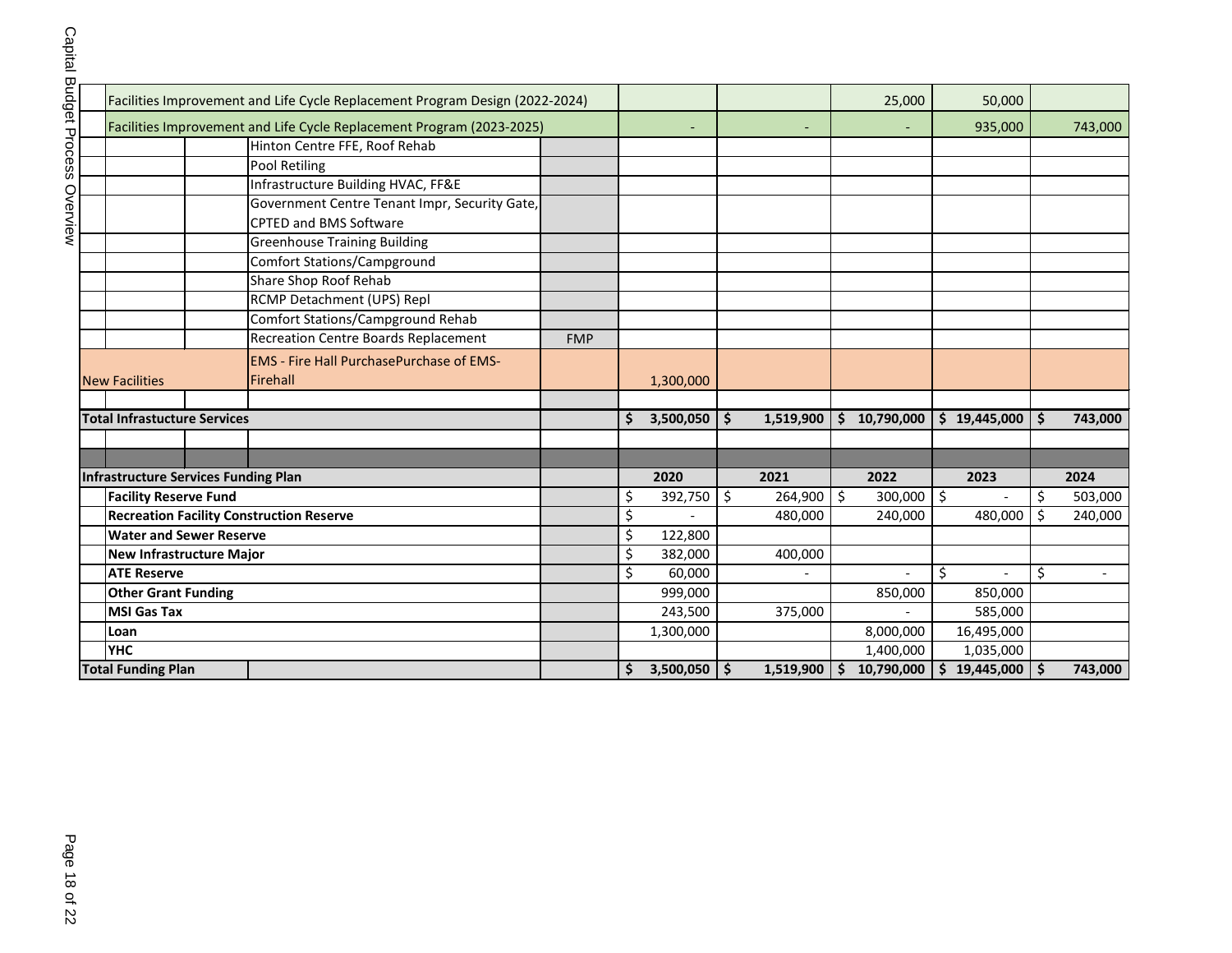## **Development Services - Capital & Projects**

|                                                 |                                   |                                                 |                          | <b>5 Year Plan</b>       |                          |                          |                          |      |  |  |  |  |  |  |
|-------------------------------------------------|-----------------------------------|-------------------------------------------------|--------------------------|--------------------------|--------------------------|--------------------------|--------------------------|------|--|--|--|--|--|--|
| <b>Planning &amp; Development</b>               |                                   |                                                 |                          |                          |                          |                          |                          |      |  |  |  |  |  |  |
| Services - Capital                              |                                   | <b>Details</b>                                  | <b>Details</b>           | 2020                     | 2021                     | 2022                     | 2023                     | 2024 |  |  |  |  |  |  |
|                                                 | <b>Other Development Services</b> |                                                 |                          | 283,400                  |                          |                          |                          |      |  |  |  |  |  |  |
|                                                 |                                   | Land - 150 Sherwood Drive Property -            |                          |                          |                          |                          |                          |      |  |  |  |  |  |  |
|                                                 |                                   | Contingency                                     |                          |                          |                          |                          |                          |      |  |  |  |  |  |  |
|                                                 |                                   | Plotter                                         |                          |                          |                          |                          |                          |      |  |  |  |  |  |  |
|                                                 |                                   | Land Purchase - Bradwell                        | 2020                     |                          |                          |                          |                          |      |  |  |  |  |  |  |
| Legal                                           |                                   |                                                 |                          | 300,000                  | $\overline{\phantom{a}}$ | $\overline{\phantom{a}}$ | $\overline{\phantom{a}}$ |      |  |  |  |  |  |  |
|                                                 | 2019 C/F                          | Legal Planning Contingency                      |                          |                          |                          |                          |                          |      |  |  |  |  |  |  |
| <b>Housing</b>                                  |                                   |                                                 |                          | 1,152,452                |                          | $\overline{\phantom{a}}$ |                          |      |  |  |  |  |  |  |
|                                                 |                                   | Housing Happy Creek Building D \$400,000        |                          |                          |                          |                          |                          |      |  |  |  |  |  |  |
|                                                 |                                   | allocated from reserves plus \$25,000           |                          |                          |                          |                          |                          |      |  |  |  |  |  |  |
|                                                 | 2019 C/F                          | approved in 2018                                |                          |                          |                          |                          |                          |      |  |  |  |  |  |  |
|                                                 |                                   | Housing - Happy Creek - Provincial Grant with   |                          |                          |                          |                          |                          |      |  |  |  |  |  |  |
|                                                 | 2019 C/F                          | the Province                                    |                          |                          |                          |                          |                          |      |  |  |  |  |  |  |
|                                                 |                                   | Engineering Studies and Bylaw Updates 2020-2022 |                          | 100,000                  | 75,000                   | $\overline{\phantom{a}}$ |                          |      |  |  |  |  |  |  |
|                                                 |                                   | 2019 C/F Engineering Standard                   | 2020                     |                          |                          |                          |                          |      |  |  |  |  |  |  |
|                                                 |                                   | 2019 C/F Off-site Levy Bylaw - Review           | 2020                     |                          |                          |                          |                          |      |  |  |  |  |  |  |
|                                                 |                                   | <b>Fringe Study</b>                             | 2020                     |                          |                          |                          |                          |      |  |  |  |  |  |  |
|                                                 |                                   | Signage Standard Manual Update                  | 2021                     |                          |                          |                          |                          |      |  |  |  |  |  |  |
|                                                 |                                   | <b>Traffic Impact Assessment Guidelines</b>     | 2021                     |                          |                          |                          |                          |      |  |  |  |  |  |  |
|                                                 |                                   |                                                 |                          |                          |                          |                          |                          |      |  |  |  |  |  |  |
|                                                 |                                   | Engineering Studies and Bylaw Updates 2023-2025 |                          |                          |                          |                          | 100,000                  |      |  |  |  |  |  |  |
|                                                 |                                   | Aerial Photo Update                             | 2023                     |                          |                          |                          |                          |      |  |  |  |  |  |  |
|                                                 |                                   | Development Studies and Bylaw Updates 2020-2022 |                          |                          |                          | $\overline{\phantom{a}}$ |                          |      |  |  |  |  |  |  |
|                                                 |                                   |                                                 |                          |                          |                          |                          |                          |      |  |  |  |  |  |  |
| Development Studies and Bylaw Updates 2023-2029 |                                   |                                                 | $\overline{\phantom{a}}$ | $\overline{\phantom{a}}$ | $\overline{\phantom{0}}$ | $\overline{\phantom{a}}$ |                          |      |  |  |  |  |  |  |
|                                                 |                                   | Long-term Asset Management Planning 2020-2022   |                          | 160,000                  | 320,000                  |                          |                          |      |  |  |  |  |  |  |
|                                                 |                                   | 2019 C/F Strategy Document                      |                          |                          |                          |                          |                          |      |  |  |  |  |  |  |
|                                                 |                                   | City Wide Module for GIS                        | 2020                     |                          |                          |                          |                          |      |  |  |  |  |  |  |
|                                                 |                                   | <b>Asset Management Planning Document</b>       | 2020                     |                          |                          |                          |                          |      |  |  |  |  |  |  |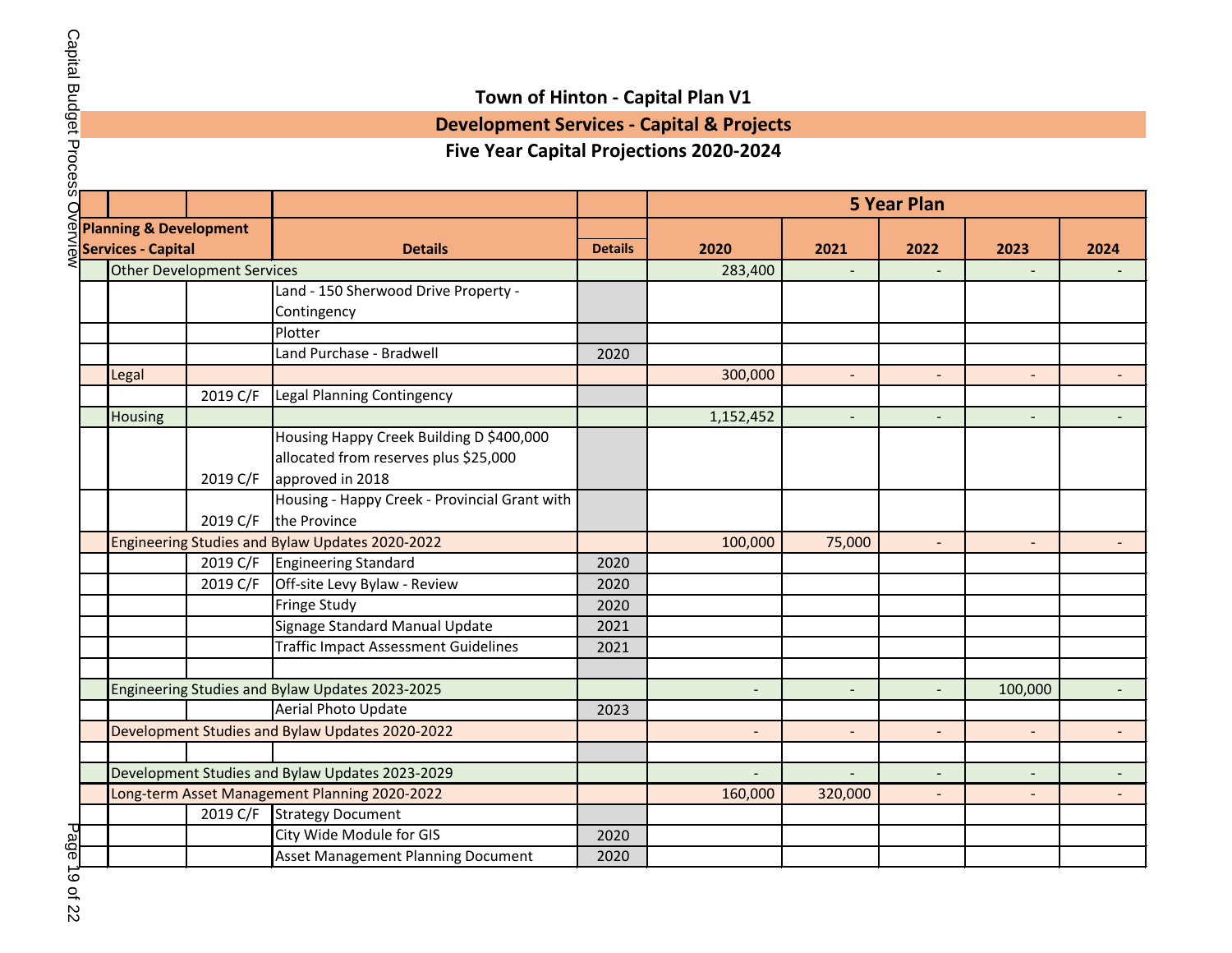| Capital        |                                                  |                                           |  |                                                         |         |                          |                                |                          |                                |                          |                    |      |
|----------------|--------------------------------------------------|-------------------------------------------|--|---------------------------------------------------------|---------|--------------------------|--------------------------------|--------------------------|--------------------------------|--------------------------|--------------------|------|
|                |                                                  |                                           |  |                                                         |         |                          |                                |                          |                                |                          |                    |      |
|                |                                                  |                                           |  | System Setup - City Works                               | 2021    |                          |                                |                          |                                |                          |                    |      |
|                |                                                  |                                           |  | Data Migration of Work Order System                     | 2021    |                          |                                |                          |                                |                          |                    |      |
|                |                                                  |                                           |  | Financial System Interface                              | 2021    |                          |                                |                          |                                |                          |                    |      |
|                |                                                  |                                           |  | Capital Planning and Replacement of City                |         |                          |                                |                          |                                |                          |                    |      |
| Budget Process |                                                  |                                           |  | Wide TCA                                                | 2021    |                          |                                |                          |                                |                          |                    |      |
|                |                                                  |                                           |  |                                                         |         |                          |                                |                          |                                |                          |                    |      |
| Ovei           |                                                  |                                           |  | Development Service - Tracking Software                 |         | $\overline{\phantom{0}}$ |                                | 48,000                   | $\overline{\phantom{a}}$       | $\overline{\phantom{0}}$ |                    |      |
| <b>NIe</b>     |                                                  |                                           |  | <b>Development Permits</b>                              | 2020    |                          |                                |                          |                                |                          |                    |      |
| ⋞              | <b>Total Planning &amp; Development Services</b> |                                           |  | \$<br>1,995,852                                         | Ŝ.      | 443,000                  | \$<br>$\overline{\phantom{a}}$ | \$<br>100,000            | \$                             |                          |                    |      |
|                |                                                  |                                           |  |                                                         |         |                          |                                |                          |                                |                          |                    |      |
|                |                                                  |                                           |  | <b>Planning &amp; Development Services Funding Plan</b> |         | 2020                     |                                | 2021                     | 2022                           | 2023                     |                    | 2024 |
|                |                                                  |                                           |  |                                                         |         |                          |                                |                          |                                |                          |                    |      |
|                |                                                  | <b>Operating Reserve Fund</b>             |  |                                                         |         |                          | Ŝ.                             | 320,000                  | \$<br>$\overline{\phantom{a}}$ | \$<br>100,000            | $\ddot{\varsigma}$ |      |
|                |                                                  | <b>Housing</b>                            |  |                                                         |         | \$<br>1,152,452          |                                |                          |                                |                          |                    |      |
|                |                                                  | <b>Provincial Grant Funding</b>           |  |                                                         |         | 90,000                   |                                |                          |                                |                          |                    |      |
|                |                                                  | <b>Municipal Reserve</b>                  |  |                                                         | 300,000 |                          |                                | $\overline{\phantom{a}}$ | $\overline{\phantom{a}}$       |                          |                    |      |
|                |                                                  | Infrastructure                            |  |                                                         | 100,000 |                          | 123,000                        |                          |                                |                          |                    |      |
|                |                                                  | <b>Future Development Entrepreneurial</b> |  |                                                         | 175,000 |                          |                                |                          |                                |                          |                    |      |
|                |                                                  | <b>MSI Operating Funding</b>              |  |                                                         | 178,400 |                          |                                |                          |                                |                          |                    |      |
|                |                                                  | <b>Total Funding Plan</b>                 |  |                                                         |         | \$<br>$1,995,852$ \$     |                                | 443,000                  | \$<br>$\overline{\phantom{a}}$ | \$<br>$100,000$   \$     |                    |      |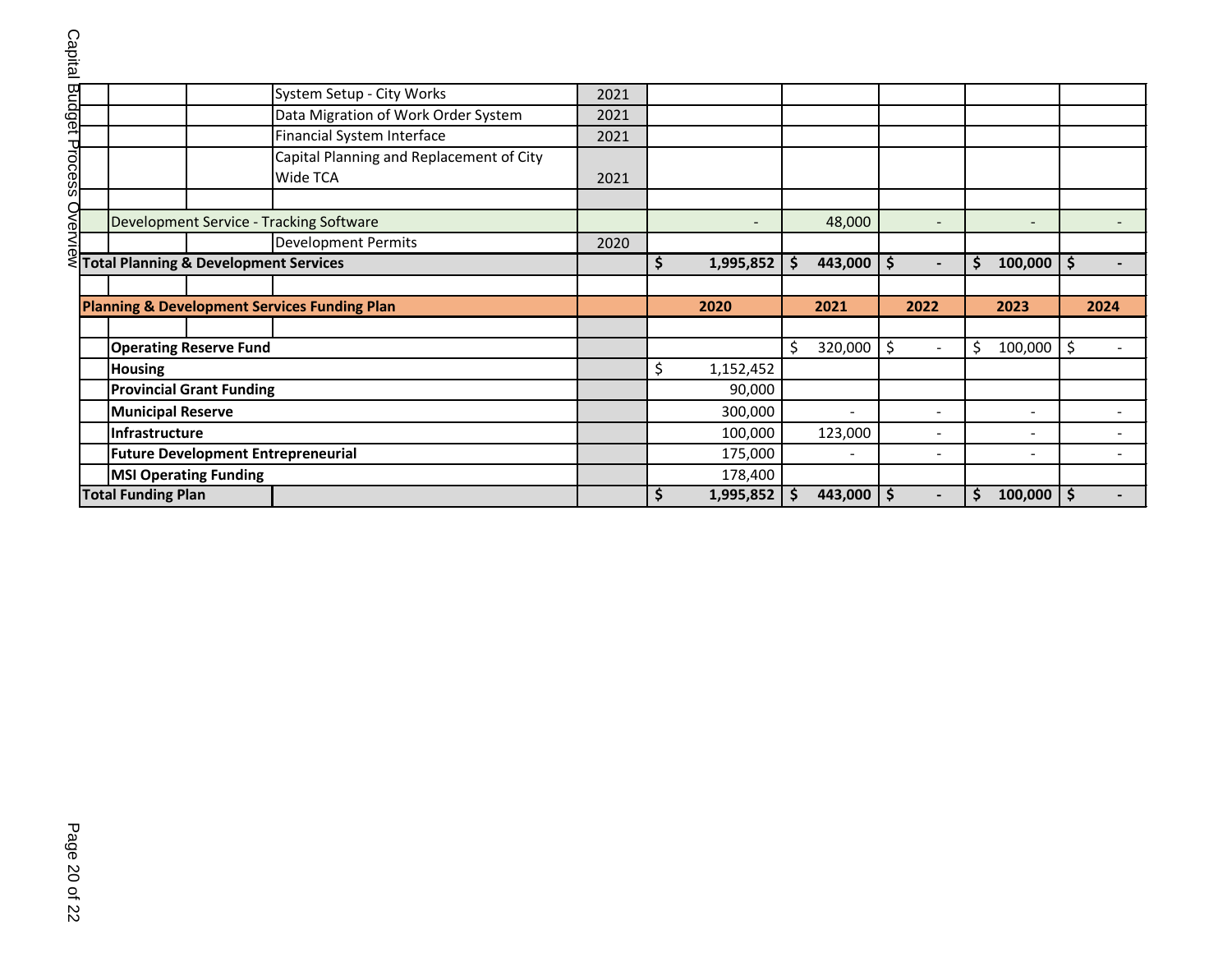|                                         |                                                           |                |         | <b>Five Year Capital Projections 2020-2024</b> |         |              |    |              |         |                          |                |               |
|-----------------------------------------|-----------------------------------------------------------|----------------|---------|------------------------------------------------|---------|--------------|----|--------------|---------|--------------------------|----------------|---------------|
|                                         |                                                           |                |         |                                                |         |              |    |              |         | <b>5 Year Plan</b>       |                |               |
| <b>Protective Services -</b>            |                                                           |                |         | <b>Total Amount</b>                            |         |              |    |              |         |                          |                |               |
| <b>Capital</b>                          | <b>Details</b>                                            | <b>Details</b> |         | <b>Estimated</b>                               |         | 2020         |    | 2021         |         | 2022                     | 2023           | 2024          |
| <b>Other Equipment</b>                  |                                                           |                | $\zeta$ | 560,000                                        | $\zeta$ | 135,000      | \$ | 40,000       | $\zeta$ |                          | \$             | \$            |
|                                         |                                                           |                |         |                                                |         |              |    |              |         |                          |                |               |
|                                         | FDM Software (fire department records                     |                |         |                                                |         |              |    |              |         |                          |                |               |
|                                         | management for billing, paperwork,                        |                |         |                                                |         |              |    |              |         |                          |                |               |
|                                         | inspections, training, Asset management,                  |                |         |                                                |         |              |    |              |         |                          |                |               |
|                                         | Personnel, Property managemnet, FDM                       |                |         |                                                |         |              |    |              |         |                          |                |               |
|                                         | Importer, FDM Workflow tools etc.)                        |                | \$      | 135,000                                        |         |              |    |              |         |                          |                |               |
|                                         | FUSE Study (fire underwriters) - Supports                 |                |         |                                                |         |              |    |              |         |                          |                |               |
|                                         | Growth Development                                        |                | \$      | 40,000                                         |         |              |    |              |         |                          |                |               |
|                                         |                                                           |                |         |                                                |         |              |    |              |         |                          |                |               |
| <b>Fire Services Equipment</b>          |                                                           |                | \$      | 1,897,500                                      |         | 290,300      |    | 100,000      |         | 200,000                  | 500,000        | 500,000       |
|                                         | SCBA Training Packs (8-10 packs                           |                | \$      | 28,000                                         |         |              |    |              |         |                          |                |               |
|                                         | Office Furniture/Equipment                                |                | \$      | 16,500                                         |         |              |    |              |         |                          |                |               |
|                                         | <b>Apparatus Tablets</b>                                  |                | \$      | 55,000                                         |         |              |    |              |         |                          |                |               |
|                                         | Radio Equipment - YHC 911 Capital Costs                   |                | \$      | 188,000                                        |         |              |    |              |         |                          |                |               |
|                                         | Vehicle Extrication Tools (Engine 24 &<br>Rescue in 2028) |                | \$      | 220,000                                        |         |              |    |              |         |                          |                |               |
|                                         | Wall/fill/concrete pad (fix bank erosion)                 |                | \$      | 200,000                                        |         |              |    |              |         |                          |                |               |
|                                         | <b>Communications Equipment</b>                           | 2023           | \$      | 500,000                                        |         |              |    |              |         |                          |                |               |
|                                         | SCBA - 50 packs 10 years old to be                        |                |         |                                                |         |              |    |              |         |                          |                |               |
|                                         | replaced - NFPA                                           | 2033           | \$      | 500,000                                        |         |              |    |              |         |                          |                |               |
|                                         | <b>General Governance Community Grant Program</b>         |                | \$      | 54,045                                         |         | 54,045       |    | 54,045       |         | 54,045                   | 54,045         | 54,045        |
|                                         |                                                           |                |         |                                                |         |              |    |              |         |                          |                |               |
| <b>Total Protective Services</b>        |                                                           |                |         |                                                | \$      | 479,345      | Ŝ  | 194,045      | \$      | 254,045                  | \$<br>554,045  | \$<br>554,045 |
|                                         |                                                           |                |         |                                                |         |              |    |              |         |                          |                |               |
| <b>Protective Services Funding Plan</b> |                                                           |                |         |                                                |         | 2020         |    | 2021         |         | 2022                     | 2023           | 2024          |
|                                         |                                                           |                |         |                                                |         |              |    |              |         |                          |                |               |
| <b>Fire Equipment Reserve Fund</b>      |                                                           |                |         |                                                |         | 425,300      |    | 140,000      |         | $\overline{\phantom{a}}$ | 250,000        | 200,000       |
| <b>ATE Reserve</b>                      |                                                           |                |         |                                                |         | 54,045       |    | 54,045       |         | 54,045                   | 54,045         | 54,045        |
| <b>Infrastructure Major</b>             |                                                           |                |         |                                                |         |              |    |              |         | 200,000                  |                |               |
| <b>Other Grant Funding</b>              |                                                           |                |         |                                                |         |              |    |              |         |                          | 250,000        | 300,000       |
| <b>Total Funding Plan</b>               |                                                           |                |         |                                                | \$      | $479,345$ \$ |    | $194,045$ \$ |         | $254,045$ \$             | $554,045$   \$ | 554,045       |

**Town of Hinton - Capital Plan V1 Protective Services - Capital**